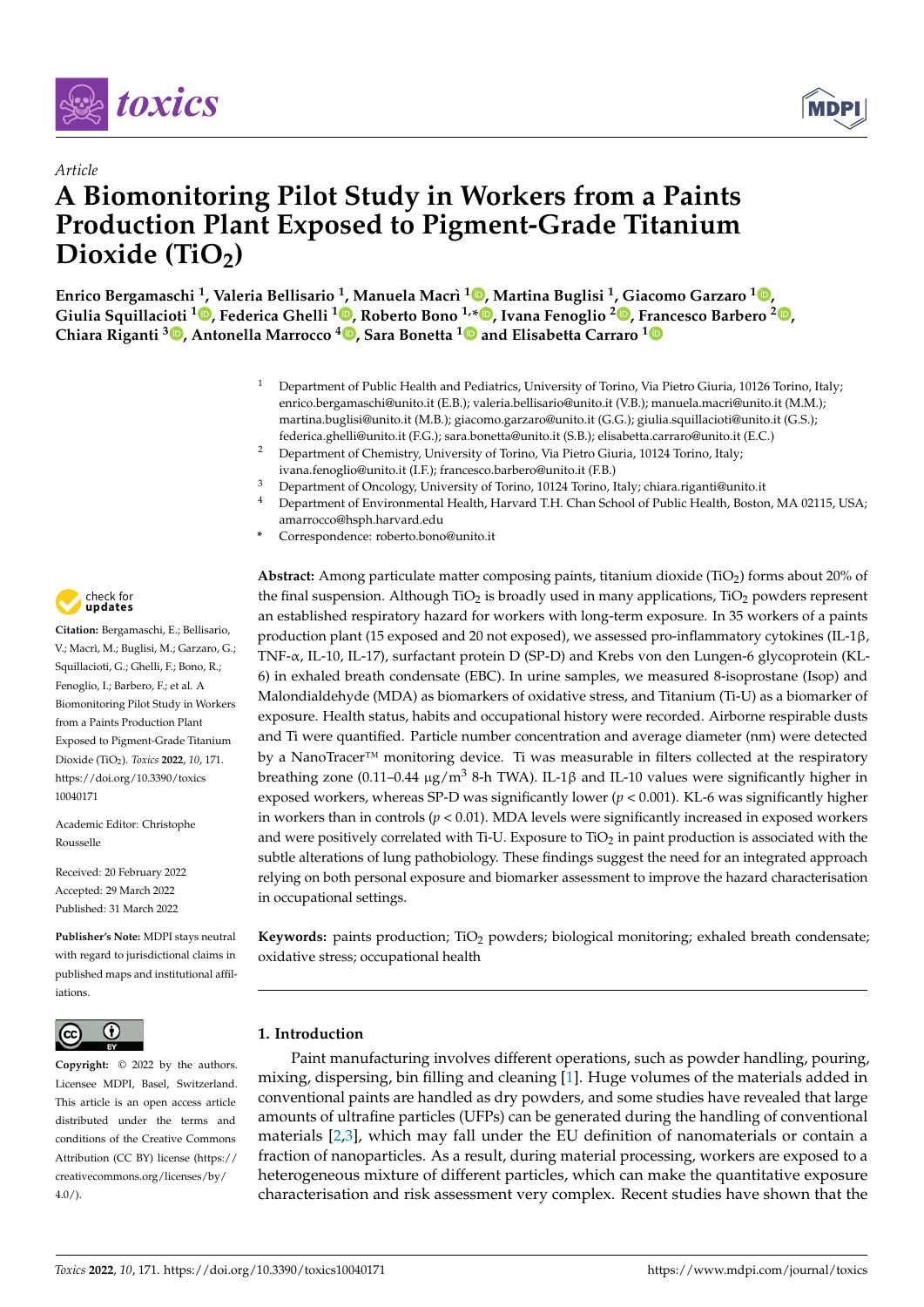release of UFPs originating from the handling of conventional micron-sized materials may be substantial [\[4\]](#page-15-3).

Many of the pigments and fillers used in paints can cause diverse negative health effects after lung exposure, e.g.,  $[5-7]$  $[5-7]$ , even though both the technological development and the compliance of companies to safety requirements have contributed to dramatically lowering exposure levels.

Among particulate matter composing paints, titanium dioxide (TiO2) may represent more than 20% of the final suspension by weight. TiO<sub>2</sub> has been used for decades in a wide range of applications, such as photocatalysis, cosmetics and pigments for paints, mainly due to its ability to confer whiteness and opacity to these products. Its high technological attractiveness originates from its light-scattering properties and very high refractive index, which means that relatively low levels of the pigment are required to achieve a white, opaque coating, with the range of light scattered depending on particle size [\[8\]](#page-15-6).

Although for many years  $TiO<sub>2</sub>$  has been considered as an inert and safe material, belonging to low-solubility and low-toxicity particles (LSLTP), with the increasing production of ultrafine TiO<sub>2</sub> powders, concern about the possible consequences of workplace exposure has emerged [\[9\]](#page-15-7).

The European Chemical Agency (ECHA) has recently classified some  $TiO<sub>2</sub>$  powders, and powder mixtures containing  $TiO<sub>2</sub>$ , as carcinogenic by inhalation (Category 2, H351) when supplied on its own or in mixtures, where the substance or mixture contains 1% or more TiO<sub>2</sub> particles with an aerodynamic diameter  $\langle 10 \mu m$ . Liquid mixtures containing  $TiO<sub>2</sub>$  are not classified as carcinogenic, but if they contain particles with an aerodynamic diameter of <10 µm, they need to be labelled as "hazardous respirable droplets may be formed when sprayed" (EUH211) [\[10\]](#page-15-8).

The hazard of nanoscale or ultrafine  $TiO<sub>2</sub>$  in occupational settings has been investigated in some studies concerning early health effects in workers manufacturing  $TiO<sub>2</sub>$  [\[11–](#page-15-9)[14\]](#page-15-10). Pelclova et al. [\[13](#page-15-11)[,15\]](#page-15-12) performed a study of 36 workers exposed to NP-TiO<sub>2</sub> pigment and 45 controls. The median total masses of  $TiO<sub>2</sub>$  concentrations measured in manufacturing laboratories in 2012 and 2013 were 0.65 and 0.40 mg/m $^3$ , respectively. The median of the concentrations measured by the scanning mobility particle sizer (SMPS) and aerodynamic particle sizer (APS) were  $1.98\times10^4$  and 2.32  $\times$   $10^4$  particles/cm $^3$ , respectively, with about 80% of particles smaller than 100 nm in diameter. Most of the oxidative stress biomarkers, assessed in the exhaled breath condensate (EBC) samples, taken before the start and at the end of the shift, were higher in production workers than in the control groups. A multiple linear regressions analysis confirmed the association between the production of TiO<sup>2</sup> and the levels of the biomarkers. The Ti concentration was determined in EBC as a direct biomarker of the exposure of workers involved in the production of the  $TiO<sub>2</sub>$ pigment, while the biomarkers of oxidative stress reflected the biological effects of  $NP-TiO<sub>2</sub>$ on the respiratory tract. In a further study, Pelclova et al. [\[13\]](#page-15-11) focused on lipid peroxidation biomarkers both in EBC and urine to identify the most suitable oxidative stress markers for the non-invasive routine biological monitoring of workers occupationally exposed to NP-TiO2. Malondialdehyde (MDA), 4-hydroxy-trans-hexenal (HHE), 4-hydroxynonenal (HNE), 8-isoprostaglandin F2α (8-ISO) and linear aldehydes (C6-C12) were determined in the EBC and urine of 34 workers and 45 unexposed controls. All lipid peroxidation biomarkers were significantly higher in workers than in controls. Moreover, a dose-dependent association was found between  $TiO<sub>2</sub>$  and lipid peroxidation biomarkers in EBC, but not in urine samples. These results confirm the oxidative stress hypothesis as the main mechanism of action of  $TiO<sub>2</sub>$  and give a consistent explanation of the lung damage occurring after long-term exposure.

Tumor necrosis factor alpha (TNF-α) and interleukins 1-beta (IL-1 β) are cytokines activated in the presence of oxidative stress, as they are directly up-regulated by the redoxsensitive transcription factor nuclear factor-κB (NFκB) and/or increased upon the activation of inflammosome [\[16\]](#page-15-13). An increase in the level of TNF-α and IL-1 β is indicative of the recruitment and activation of pro-inflammatory Th1 lymphocytes [\[17\]](#page-15-14). In addition, IL-17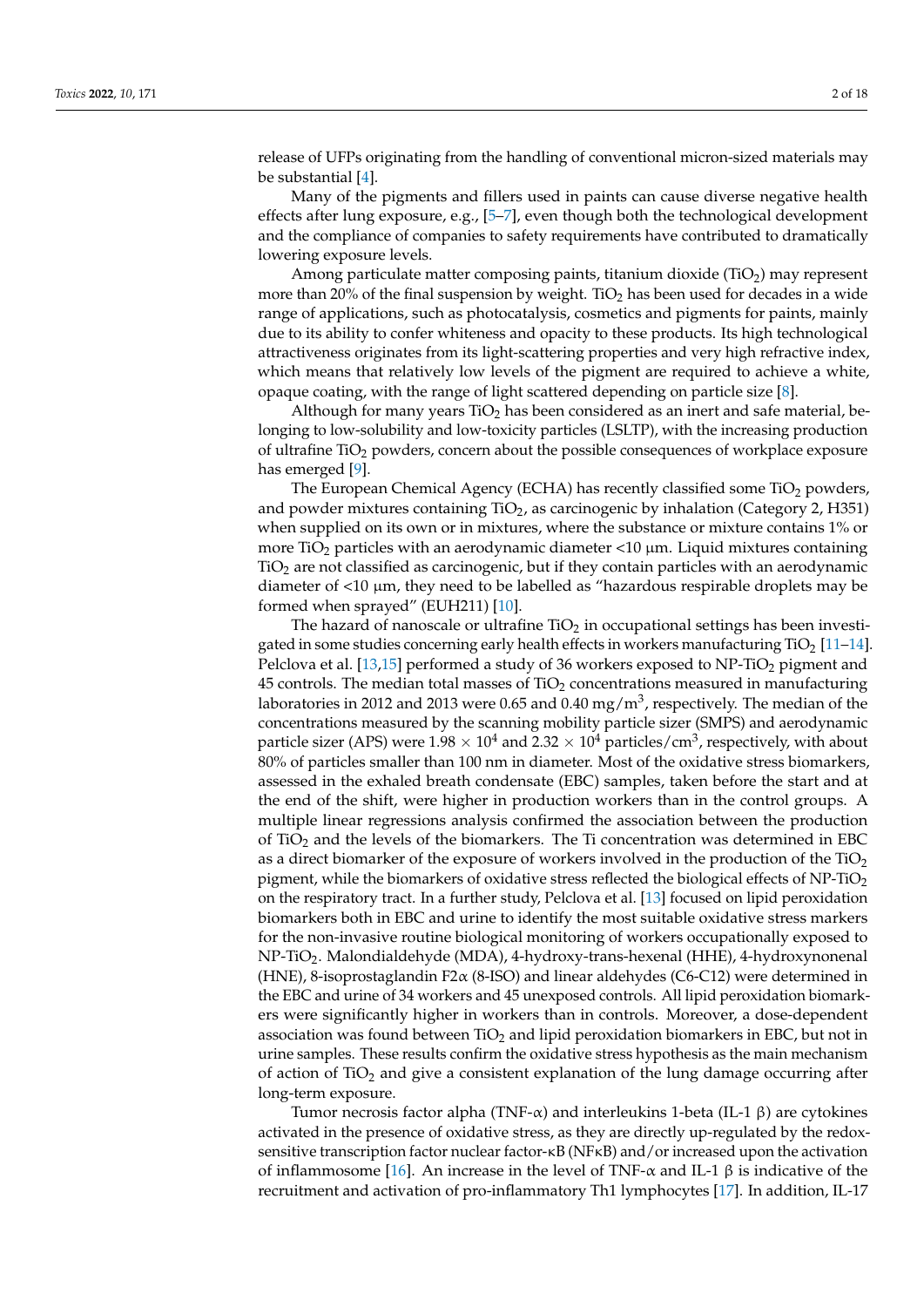is produced upon pro-inflammatory stimuli to indicate the recruitment of macrophages and Th2 lymphocytes to promote the maturation of B lymphocytes in plasma cells [\[18\]](#page-15-15). By contrast, IL-10 is an immuno-suppressive cytokine, which reduces the recruitment of effector T cells and counteracts the effects of TNF- $\alpha$  and IL-1 $\beta$ . It is common that the exposure to pro-oxidant agents simultaneously increases biomarkers of oxidative stress such as MDA, HHE, HNE and 8-ISO, and inflammatory cytokines [\[16\]](#page-15-13). These mechanisms may trigger a vicious circle that amplifies the initial damage on the lung tissue, leading to necro-apoptosis or, in the case of prolonged oxidative stress and chronic inflammation, fibrosis [\[16\]](#page-15-13).

Zhao et al. [\[14\]](#page-15-10) carried out a cross-sectional study in a nano-TiO<sub>2</sub> manufacturing plant in eastern China. Besides  $TiO<sub>2</sub>$  exposure, the authors assessed some biomarkers of cardiopulmonary effects in exposed workers and in control subjects. In the packaging workshop, the total mass concentration of particles (measured by a micro-orifice uniform deposit impactor in a range 10–18,000 nm) was 3.17 mg/m $^3$ , with 39% of nanoparticles accounting for the whole mass. Lung damage markers (namely, surfactant protein D—SP-D); cardiovascular disease markers (VCAM-1, ICAM-1, LDL, and TC); oxidative stress markers Superoxide Dismutase (SOD) and MDA; and inflammation markers (IL-8, IL-6, IL-1β, TNF- $\alpha$ , and IL-10) showed association with TiO<sub>2</sub> nanoparticles' concentration. Similarly, SP-D showed a (dose)-response relationship within the exposed group.

The above studies were carried out in production facilities, where high levels of exposure are expected, whereas no studies are available among  $TiO<sub>2</sub>$  end-users, which usually experience lower exposure levels. Moreover, the subtle changes observed in previous studies need to be further confirmed at lower exposure concentrations.

One existing gap is the lack of information regarding the physico-chemical and morphological characterisations of the  $TiO<sub>2</sub>$  used in the various production processes. In fact, the most recent epidemiological studies suggest the need to adequately characterise  $TiO<sub>2</sub>$ powders to understand which of them can cause harmful effects [\[19\]](#page-15-16).

With the aim to fill in these gaps, we carried out a pilot study aimed at characterising the exposure to TiO<sub>2</sub> in an occupational setting and testing a battery of biomarkers of local pulmonary or systemic effects in a small group of occupationally exposed workers during the production of paints.

#### **2. Materials and Methods**

### *2.1. Subjects and Study Design*

The study was carried out in a company producing paints in the province of Turin, north western Italy. A workplace site visit was carried out to assess the exposure to powders, including  $TiO<sub>2</sub>$ , and to identify the critical production phases. Therefore, 35 workers were recruited: 15 exposed workers assigned to the production departments and 20 not-exposed workers (control group: administration, design, and marketing). All the workers were informed about the study through an information brochure on the aims, objectives and the various phases of the project aims. Each subject was identified and anonymised with a unique numeric code, and all data, in accordance with current EU legislation, have been processed in an aggregate and anonymous manner. The study was conducted according to the guidelines of the Declaration of Helsinki and approved by the Bioethics Committee of the University of Turin (protocol number 256219/2019). A format to gather the informed consent to participate in the study was signed by all the participants upon the approval by the Bioethical Committee. A questionnaire was administered to all workers involved to collect information about working exposure/habits and on some possible confounding factors (e.g., age, personal and work history, drug use, smoking and alcohol habits, etc.).

#### *2.2. Characterisation of Materials Containing TiO<sup>2</sup>*

The two  $TiO<sub>2</sub>$  powders that were mainly used as pigment in the factory are herein indicated as (i) T-PS: a pure, untreated  $TiO<sub>2</sub>$ ; (ii) T-PR: a  $TiO<sub>2</sub>$  with traces of Al and Si and an organic treatment. The commercial names are not reported so as to not identify the supplier.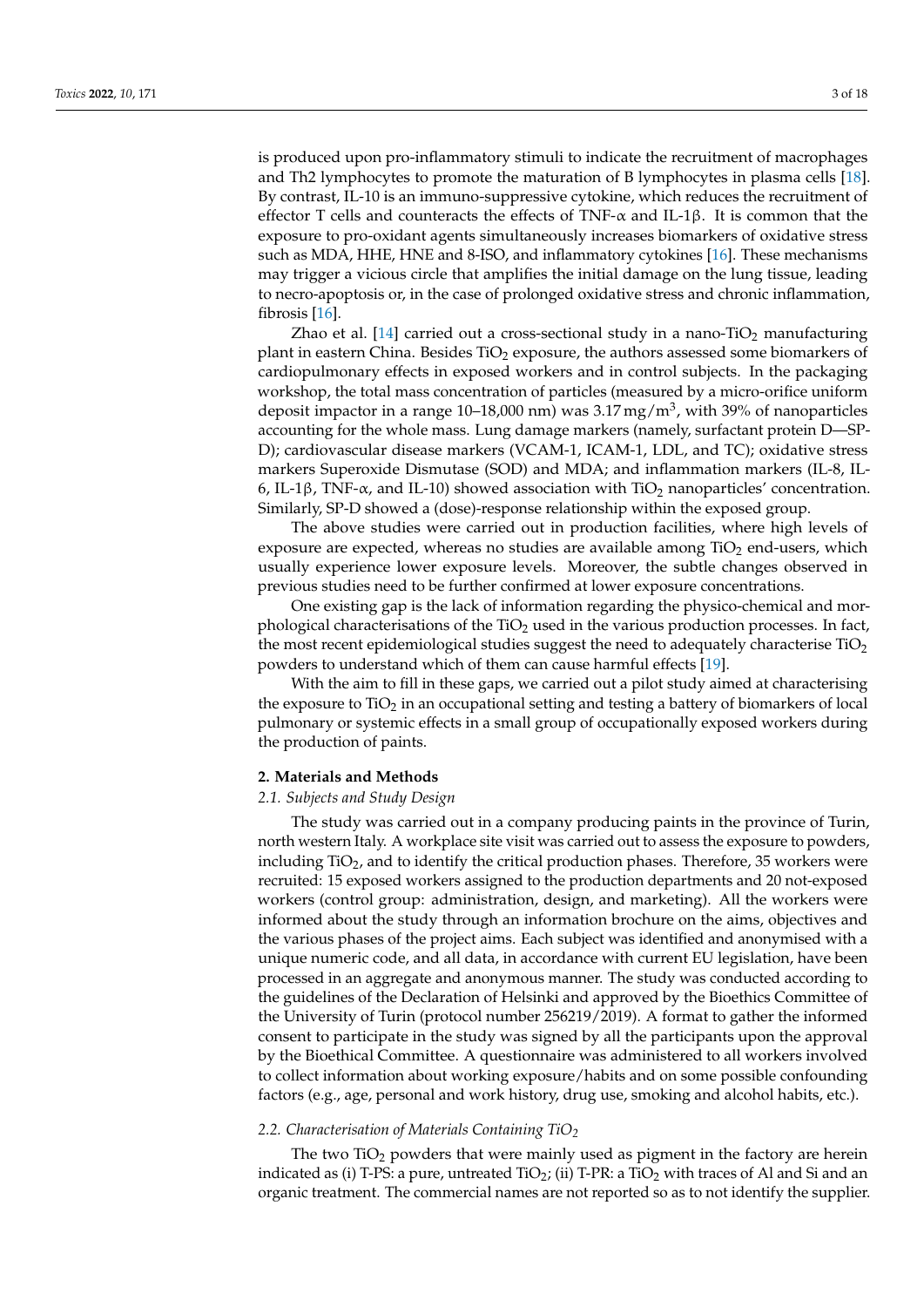All samples were characterised for elemental composition, size distribution, morphology, crystal structure, surface charge and surface reactivity.

Size distribution in the micrometric range. An analysis was performed by using a Sysmex FPIA3000 analyser. Before the measurements, the samples were suspended in water (0.5 mg/mL) and sonicated for 2 min with a probe sonicator (100 W, 60 kHz, Sonoplus, Bandelin, Berlin, Germany). A high-power field (2× secondary lens) was applied allowing us to measure particles from 1 to 40 µm.

Size distribution in the nanometric range. An analysis was performed by using a ZetaView® PMX-120 (Particle Metrix GmbH, Inning am Ammersee, Germany) nanoparticle tracking analyser (NTA), equipped with a light source wavelength of 488 nm. Before the measurements, the samples were suspended in double filtered milli-Q water (5 mg/mL) and well vortexed, then stock dispersions were further diluted in double filtered milli-Q water (final concentration  $5 \times 10^{-5}$  mg/mL); the concentration was found suitable for the NTA analysis. After the optimisation of the instrumental parameters, the sensitivity and the shutter were set at 65 and 100, respectively; 33 videos of 1 s for each sample were recorded analysing ~50 particles/video.

Crystalline phase. X-ray diffraction (XRD) spectra measurements were performed by means of a diffractometer (PW1830, Philips, Amsterdam, The Netherlands) using CoKa radiation, in the (20–90) 2q range, with step width 2q <sup>1</sup> ⁄<sup>4</sup> 0.05. Diffraction peaks have been indexed according to the ICDD database (International Centre for Diffraction Data). The spectra have been elaborated (X'pert Highscore 1.0c, PANalytical B.V.) in order to assess the crystalline phase of the different specimens.

Specific surface area (BET). The surface area of the particles was measured by means of the Brunauer, Emmett, and Teller (BET) method based on  $N_2$  adsorption at 77 K (Micrometrics ASAP 2020).

Surface chemistry. The ζ-potential was evaluated by means of electrophoretic light scattering (ELS) (Zetasizer Nano-ZS, Malvern Instruments, Worcestershire, UK). TiO<sub>2</sub> particles were suspended in ultrapure water and then sonicated for 2 min with a probe sonicator (100 W, 60 kHz, Sonoplus, Bandelin, Berlin, Germany). The ζ-potential was measured at different pH (2–9) by adding 0.1 M HCl or NaOH to the suspension.

Surface reactivity. The NMs surface reactivity was monitored by EPR spectroscopy (Miniscope 100 EPR spectrometer, Magnettech, Berlin, Germany) using TEMPONE-H (1-hydroxy-2,2,6,6-tetramethyl-4-oxo-piperidine, Enzo Life Sciences, Inc., New York, NY, USA) as the spin probe. An amount of powder, corresponding to an exposed surface area of 1.4  $m^2$ , was suspended in 2 mL of water or phosphate buffer containing TEMPONE-H 50 mM (1-hydroxy-2,2,6,6-tetramethyl-4-oxo-piperidine, Enzo Life Sciences, Inc., New York, NY, USA). The suspension was constantly stirred under illumination in a quartz vial equipped with a 500 W mercury/xenon lamp (Oriel Instruments, Stratford, CT, USA) and an IR water filter, to avoid the overheating of the suspensions and a 400 nm cut-off filter. The EPR spectra were recorded on 50 µL of the suspension.

EDX analysis. A qualitative elemental analysis was performed by scanning electron microscopy (SEM—COXEM EM30AX Plus EDAX, Daejeon, Korea).

#### *2.3. Environmental and Personal Monitoring*

Airborne dust concentrations were measured at specific workstations identified during the site visit. In particular, departments corresponding to specific operations have been identified: (a) water-based paints and storage; (b) enamels and solvents; (c) administrative offices; (d) quality control laboratory; (e) packaging; (f) warehouse. Among these areas, those characterised by greater production activity were chosen for environmental and personal sampling.

The exposure of workers was assessed by environmental and personal sampling, determining the mass, number of fine/ultrafine particles and physicochemical characteristics (shape, size, crystalline form and reactivity) of the powders containing  $TiO<sub>2</sub>$ . Air Check Touch fixed cyclone head samplers (SKC, PA) equipped with polycarbonate filters (0.2 µm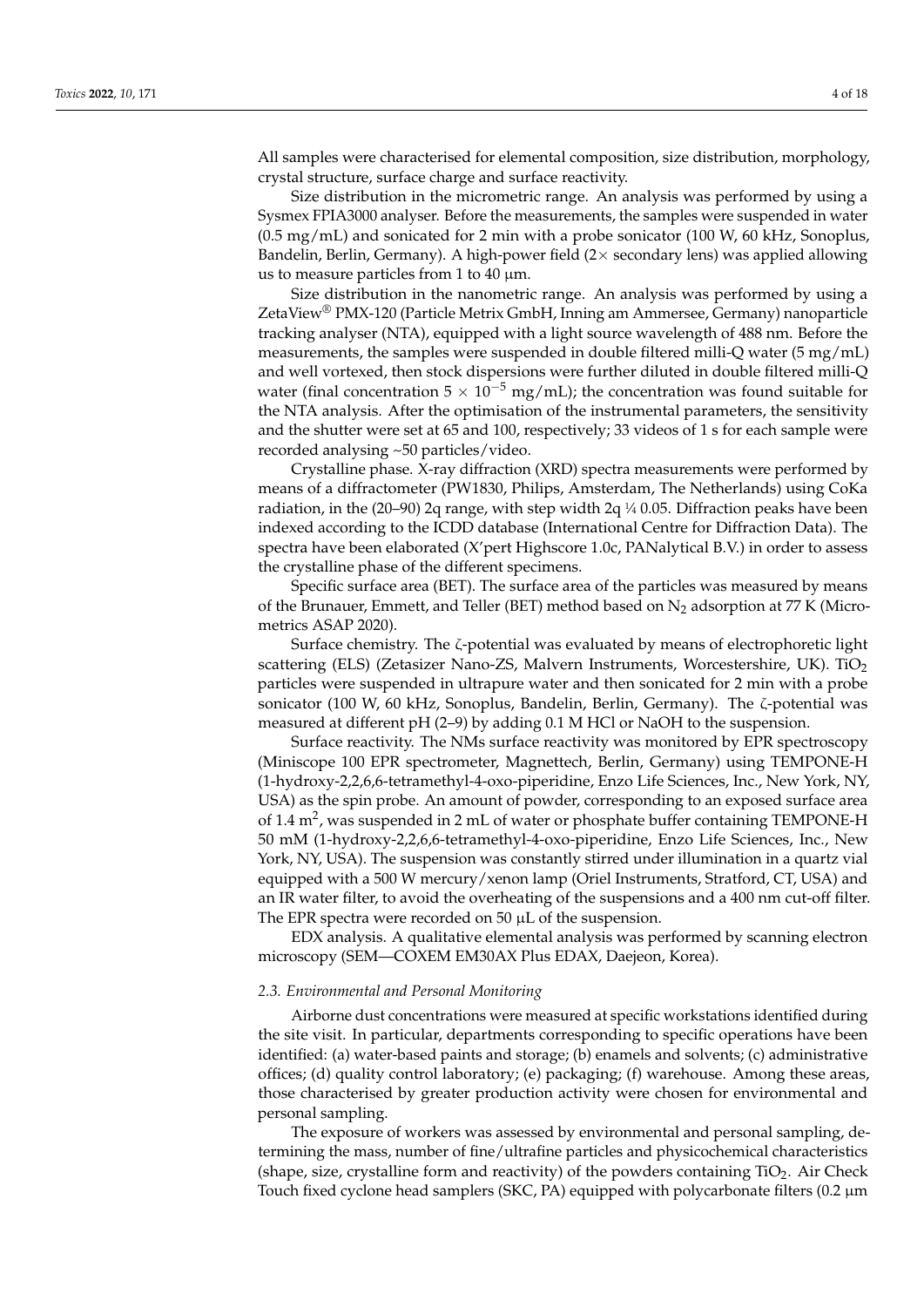cut-off) were used to sample the air directly breathed by workers (personal sampling) as well as near the main processing areas (environmental sampling).

The measurements were integrated with air sampling in the major production areas of the company, where  $TiO<sub>2</sub>$  is usually used, using a Nanotracer<sup>TM</sup> PNT1000 particle counter (Oxility, Bilthoven, The Netherlands). The instrument, based on the electric charge of the airborne particles, allows the collection of information concerning these particles in the 10–300 nm dimensional range (nanoparticles and ultrafine particles). Data stored were analysed by the NanoReporter<sup>TM</sup> software. On each of the two days of the study, we measured the particle number concentration (#particles/cm $^3$ ), the mean particle diameter (nm) and the surface area of lung deposition, i.e., an estimate of the surface area of the particles deposited in the various compartments of the respiratory tract per unit of inhaled air volume ( $\mu$ m<sup>2</sup>/cm<sup>3</sup>).

#### *2.4. Biological Sampling*

Biological sampling involved the collection of the exhaled breath condensate (EBC) for the measurement of both oxidative stress and inflammation biomarkers, following the recommendations of the American Thoracic Society and the European Respiratory Society Task Force [\[19,](#page-15-16)[20\]](#page-15-17). The EBC was collected for each subject by means of a portable condenser (TURBO-DECCS<sup>TM</sup>—Medivac, Parma, Italy). The TURBO is a refrigeration device and incorporates an aluminium Peltier cooling unit, which houses the EBC collection tube. DECCS refers to the "disposable medical plastic respiratory system"—medical polyethylene—consisting of a mouthpiece connected to a one-way suction valve with a saliva trap and an EBC collection tube inserted into the cooling unit set at −10 ◦C. Subjects included in the study were asked to breathe at tidal volume into a tube through a mouthpiece with a two-way breathing valve to separate inspiratory and expiratory air and saliva, while wearing a nose clip. On average, 1.7 to 2.3 mL of condensate was collected per participant. Internal standardisation was carried out by collecting a predetermined volume of air (90 L) within about 15 min of breathing at rest by VOLMET 20, suitable for measuring the total volume of air exhaled during an EBC collection session, placed on the DECCS disposable collection circuits. Immediately after the sampling, the EBC samples were divided into 200 μL aliquots in sterile Eppendorf<sup>TM</sup> tubes and stored at −20 °C for short-term storage (<30 days) and at −80 ◦C for long-term storage (>30 days).

In parallel, several compounds were analysed as biomarkers of early and subclinical effects in EBC. Tumour necrosis factor alpha (TNF-α), interleukins 1-beta (IL-1β), 17 (IL-17) and 10 (IL-10) were determined as biomarkers of inflammation and immunosuppression. Surfactant protein D (SP-D) and Krebs von den Lungen 6 (KL-6) glycoprotein were determined as potential biomarkers of interstitial lung disease. All analyses were performed with specific immune-enzymatic methods (ELISA).

Finally, before starting the morning work shift, the volunteers provided a spot urine sample for the determination of urinary Titanium (Ti-U), as a biomarker of exposure, and of oxidative stress biomarkers, namely 8-Isoprostane (IsoP) and Malondialdehyde (MDA). Ti-U was determined by inductively coupled plasma mass spectrometry (ICP-MS). Urinary 15-F2t-IsoP concentrations were measured by a competitive enzyme-linked immunoassay (ELISA, Oxford, MI, USA), while MDA concentrations were measured by a colorimetric assay (Oxford, MI, USA), according to the manufacturer's instructions and as already described in our previous work [\[21\]](#page-15-18). The 15-F2t-Isop concentrations were normalized by creatinine. Urinary creatinine was determined by the kinetic Jaffé method.

#### *2.5. Statistical Analysis*

A statistical analysis was conducted using SPSS for Windows®, Version 25.0 (Statistical Package for Social Sciences, Chicago, IL, USA). The normality of the distribution was assessed by the Kolmogorov–Smirnov test. The differences between the central tendency values of the two subgroups examined were evaluated by the Mann–Whitney test and Student's *t* test. Values are here reported as mean ± standard deviation (SD) and as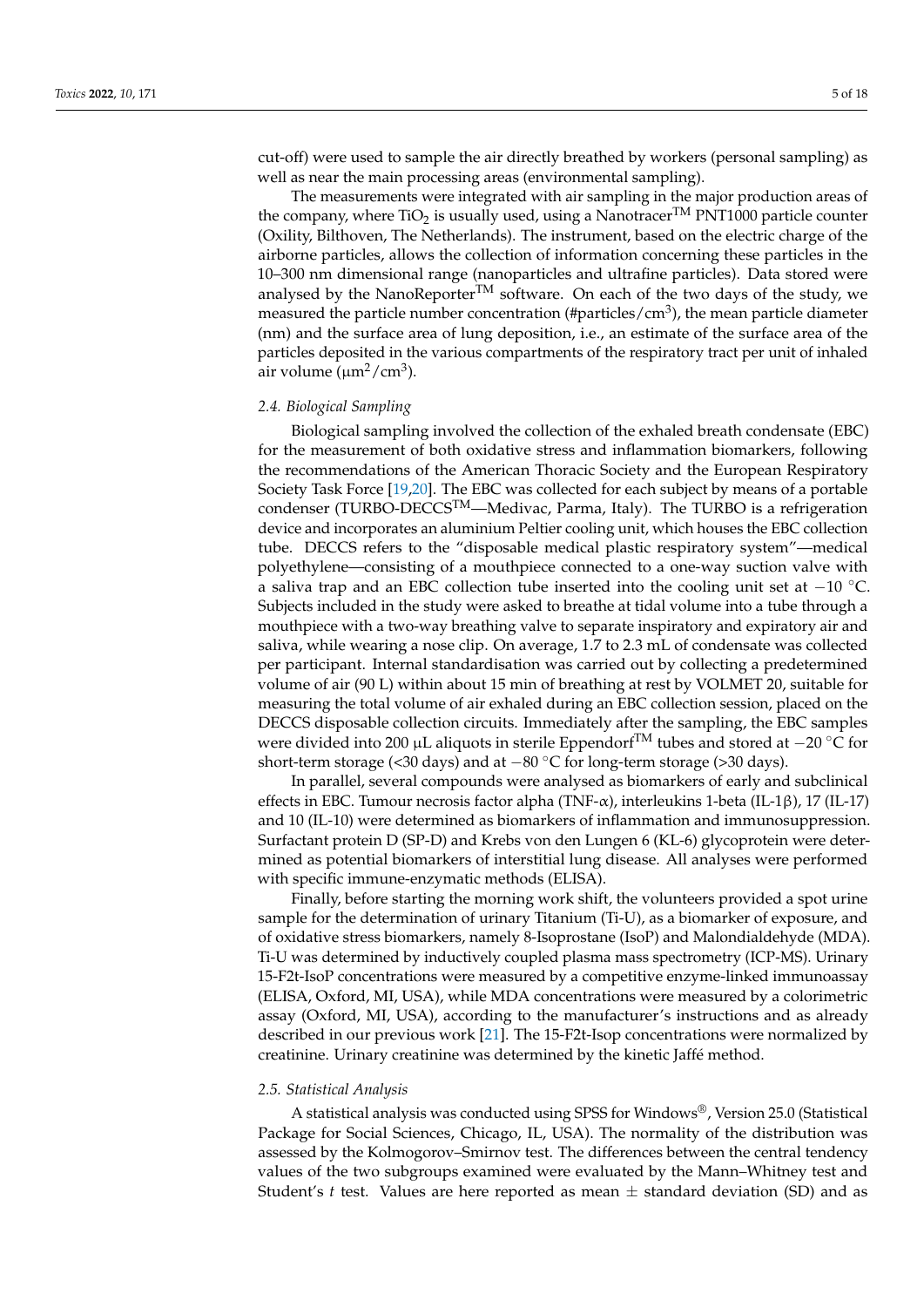median and interquartile range (25–75th percentile) for the parametric and non-parametric variables, respectively. The correlations between the variables were evaluated using the Pearson correlation coefficient (r) and Spearman's rho for the normally distributed and nonnormally distributed variables, respectively. Values of  $p < 0.05$  were considered statistically significant. A multiple linear regression analysis model, adjusted by smoke and working age, was applied to assess the association between the biomarkers and workplace exposure.

#### **3. Results**

#### *3.1. Characterisation of the Exposure*

<span id="page-5-0"></span>Environmental sampling: the time course of particle number concentrations in the 10–300 nm dimensional range was measured by a NanotracerTM PNT1000 particle counter to estimate the emission profile over two standard working days (Figure [1\)](#page-5-0).



**Figure 1.** Time course (*X*-axis) of particle number concentrations (*Y*-axis) in the 10–300 nm dimensional range: first day (blue bullet) and second day (red bullet) of the sampling. A–H markers refer to the different working areas assessed in two subsequent days.  $A = TiO<sub>2</sub>$  storage area (confined area used as positive control);  $B =$  water-based paint system;  $C =$  water-based paint system during automatic bin filling;  $D$  = water-based paint system during manual bin filling;  $E$  = manual handling of powders, mixing and dispersion;  $F =$  manual handling, mixing and dispersion;  $G =$  office building; H = outdoor environment (NB: the first day there was one truck to supply the silos with TiO<sub>2</sub>).

The median value of the respirable fraction of dusts was 0.064 mg/m<sup>3</sup> in the waterbased paint production area, while the highest values were found in the enamel production area (0.112–0.137 mg/m<sup>3</sup>). The values of the respirable fraction of airborne TiO<sub>2</sub> were lower, with peaks of 0.114  $\mu$ g/m<sup>3</sup> as the weighted average concentration over an 8 h working time (8 h-TWA) in stationary samples. On the contrary, the  $TiO<sub>2</sub>$  concentrations (8 h-TWA) measured in the workers' breathing zone showed slightly higher values, with a minimum of 0.011  $\mu$ g/m<sup>3</sup> up to values of 0.462  $\mu$ g/m<sup>3</sup> detected during the production of water-based paints.

The number of particles in the nanometer range was on average five times greater than the environmental background measured outside the company, during the operations of dumping bags into containers and mixing wet powders. The time course of particle number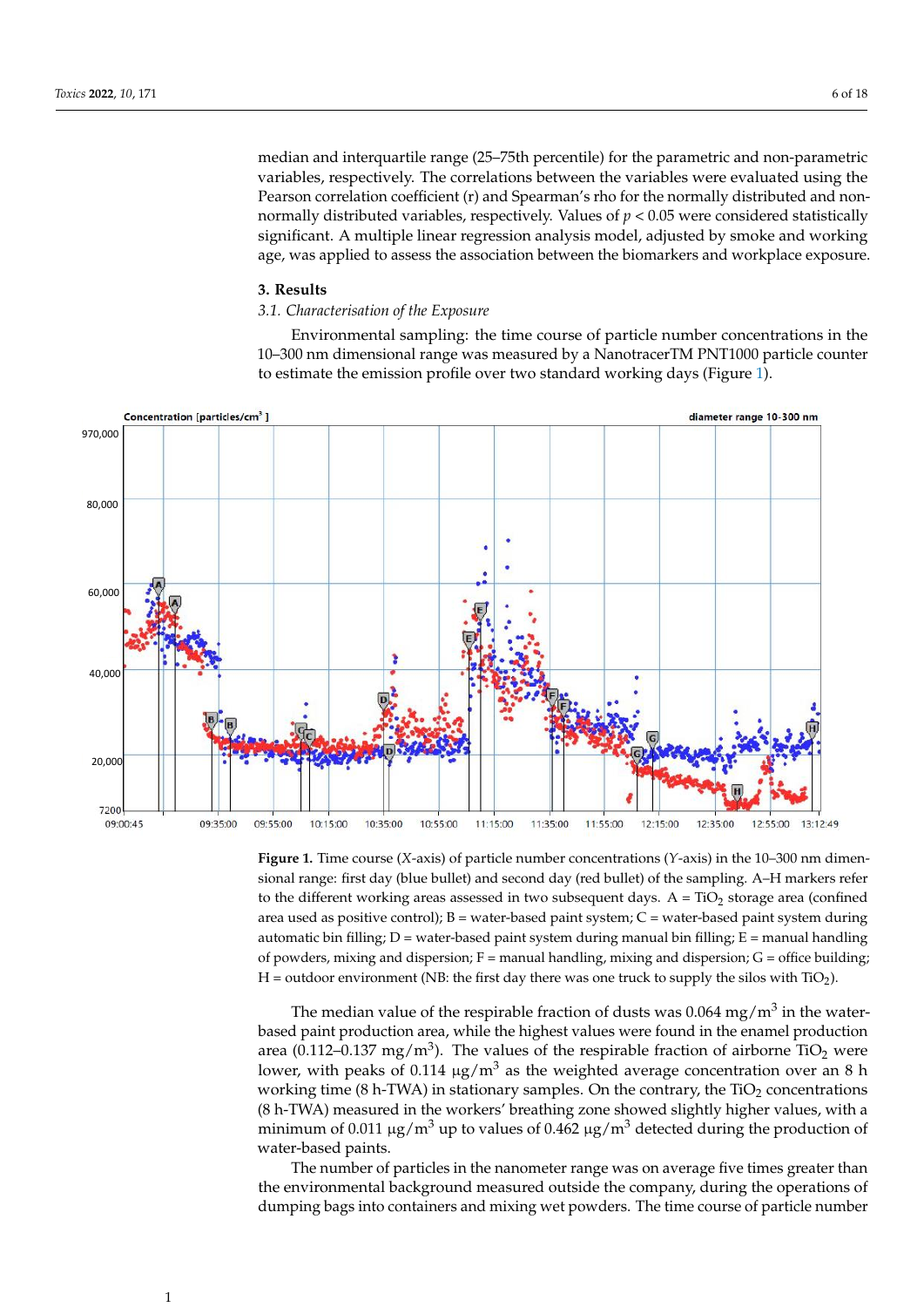concentration was quite similar in the two days, owing to quite standardised activities and working tasks.

Table [1](#page-6-0) summarises the concentration values in mass units and numbers measured in the various areas during the production process.

<span id="page-6-0"></span>**Table 1.** Results of the sampling of airborne dust in the different production environments. PBZ: personal breathing one.

| Company Area/<br><b>Type of Samplig</b>                                            | <b>Water-Based Paint</b><br><b>System</b> | <b>Automatic Bin</b><br>Filling | Mixing and<br>Dispersion    | Administrative<br>Office | Outdoor<br>(Day 1) |
|------------------------------------------------------------------------------------|-------------------------------------------|---------------------------------|-----------------------------|--------------------------|--------------------|
| Area monitoring respirable dusts<br>$(mg/m^3 8 h-TWA)$                             | 0.064                                     | 0.013                           | 0.112; 0.137                | 0.033                    |                    |
| Area monitoring respirable Ti<br>$(\mu g/m^3 8 h$ -TWA)                            | 0.018                                     | 0.018; 0.114                    | 0.012; 0.024                | 0.013                    |                    |
| PBZ-Ti<br>$(\mu g/m^3 8 h$ -TWA)                                                   | 0.104; 0.462                              | 0.011; 0.012                    | 0.07:0.014                  | 0.012                    |                    |
| Particle number concentrations $\times 10^3$<br>(average aerodynamic diameter, nm) | 24.98; 54.68<br>$(64 - 73)$               | 20.8; 27.68<br>$(78-93)$        | 40.72; 46.40<br>$(67 - 95)$ | 16.97(71)                | 8.16(72)           |

#### *3.2. Physico-Chemical Characterisation of the TiO<sup>2</sup> Powders Handled by the Workers*

Physico-chemical properties are known to modulate the hazard of particulate materials. Crystallinity [\[22\]](#page-15-19), surface reactivity [\[23\]](#page-16-0) and particles' size and shape [\[24\]](#page-16-1) have been reported to modulate the toxicity of  $TiO<sub>2</sub>$  powders. To predict the possible properties of the airborne  $TiO<sub>2</sub>$ , two  $TiO<sub>2</sub>$  powders used in the factory were analysed. Samples were characterised for composition (EDX), size and dimensional distribution in both nano- and micron-range (NTA, FPIA), morphology (FPIA), crystal structure (X-ray diffractometry), specific surface area (BET), and surface charge (ELS) and surface reactivity (EPR). Table [2](#page-6-1) summarises the results.

<span id="page-6-1"></span>**Table 2.** Elemental composition, crystallinity, average size (hydrodynamic diameter), dimensional distribution and polydispersion index (PdI) of the various samples of TiO<sub>2</sub>.

| TiO <sub>2</sub> Sample                | Elemental<br>Composition<br>$(\%$ w/w) | <b>Crystal Phase</b> | <b>Particles Size</b><br>$(FPIA)(\mu m)$ | <b>Size</b><br>(Hydrodynamic<br>Diameter,<br>$NTA)$ (nm) | <b>Surface Area</b><br>BET $m^2/g$ | ζ Potential<br>$(Water)$ (mV) |
|----------------------------------------|----------------------------------------|----------------------|------------------------------------------|----------------------------------------------------------|------------------------------------|-------------------------------|
| T-PS<br>(untreated<br>$TiO2$ )         | Ti 58.7, O 40.2,<br>Al 1.1             | $100\%$ rutile       | $1 - 4$                                  | $187.1 + 118.6$                                          | $56.2 + 0.27$                      | $-22.7 + 0.642$               |
| T-PR<br>(Al, Si, organic<br>treatment) | Ti 55.0, O 40.9,<br>Al 2.3, Si 1.8     | $100\%$ rutile       | $1 - 10$                                 | $169.9 + 96.6$                                           | $14.66 + 0.11$                     | $11.9 \pm 1.13$               |

Both powders were very electrostatic and able to disperse extremely quickly in the air at minimal contact. This characteristic undoubtedly increases the possibility that they will be absorbed through the respiratory tract by the workers who handle them. The size distribution of the powders was analysed in the micrometric and nanometric range by integrating FPIA (Figure [2\)](#page-7-0) and NTA (Figure S1) techniques.

As expected, both powders contained particles in the micrometric range (Figure [2\)](#page-7-0). However, Ti-PR appeared to have particles in the respirable range  $(1-4 \mu m)$ . In total, 50% of the particles had a diameter lower than  $2 \mu m$ . Ti-PS exhibited particles with a diameter in the whole detectable range  $(1-10 \mu m)$ , and, similarly to Ti-PR, 50% of the particles had a diameter lower than 2  $\mu$ m. Particles appeared to be mainly isometric (50% of the particles had a circularity >0.9), but with an irregular shape, as expected by the powder obtained by grinding. Nanometric particles were detected for both samples (Figure S1) in similar abundance. The nanoparticles covered a wide range of size distribution, and had a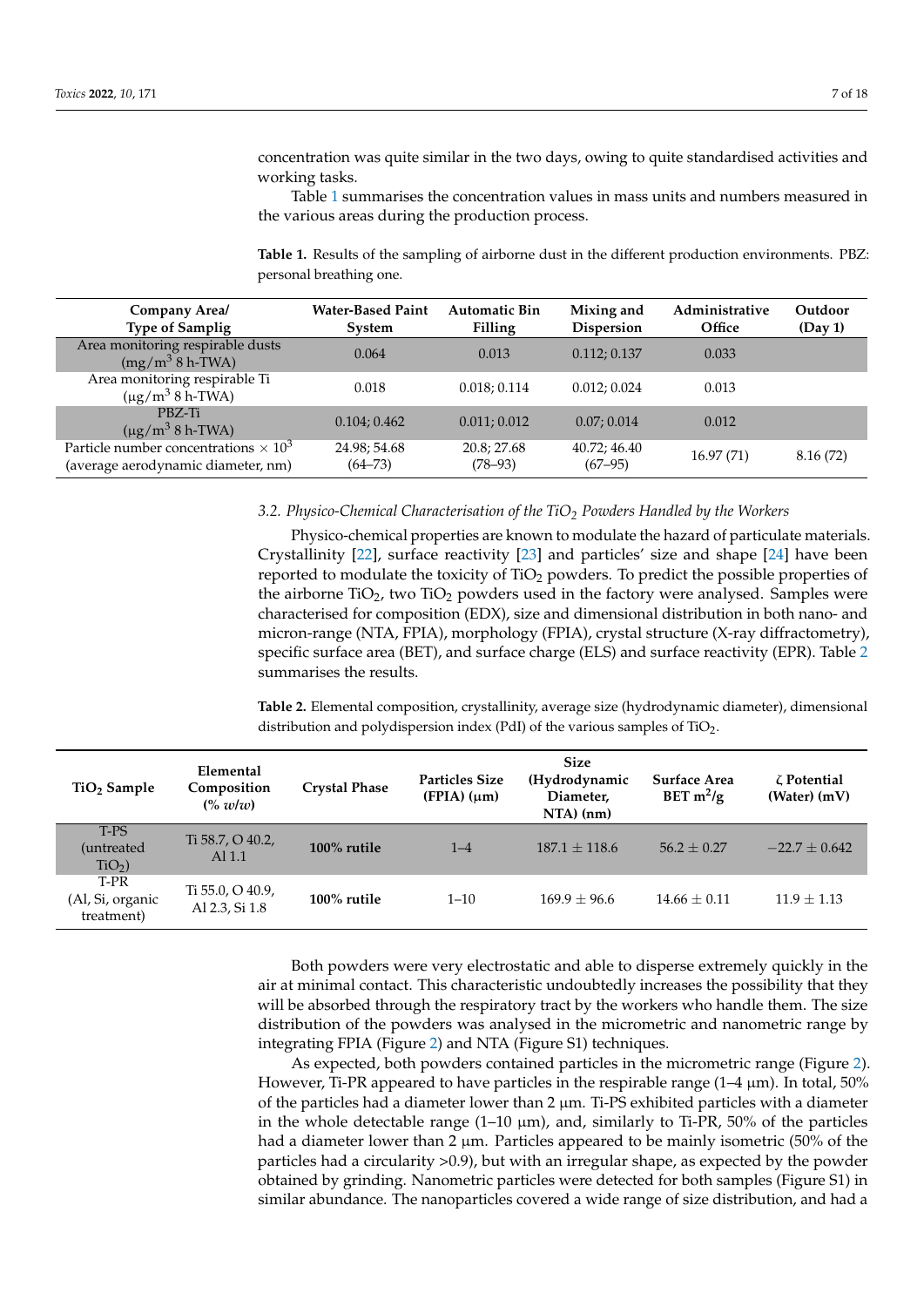<span id="page-7-0"></span>mean hydrodynamic diameter of 187.1 and 169.9 nm for Ti-PS and Ti-PR, respectively. The measurement of the specific surface area (SSA) gave complementary information on the particles' size for non-porous materials. Ti-PS exhibited an SSA of  $56.2 + 0.27$  m<sup>2</sup>/g typical of a nanometric powder, suggesting that micrometric particles were formed by aggregates of smaller particles. Conversely, Ti-PR had an SSA equal to  $14.66 + 0.11$  m<sup>2</sup>/g, typical of a micrometric powder.



**Figure 2.** Particle size and shape distribution evaluated by flow particles images analyser (FPIA). Particle size distribution (frequency and cumulative) of (**A**) Ti-PS and (**B**) Ti-PR; circularity (frequency and cumulative) of (**A'**) Ti-PS and (**B'**) Ti-PR.

An XRD analysis revealed rutile as the single crystalline phase for both samples (Figure S2). The properties of the surface of the particles were investigated by electrophoretic light scattering (ELS) measuring the ζ-potential values at different pH (Figure S3A). The ζ-potential curves had the typical features of TiO<sub>2</sub> powder, with positive  $\zeta$ -potential values at acidic pH and negative pH at basic pH. However, the two samples had a different point of zero charge (PZC), suggesting the presence at the surface of coating/contaminants. These data suggest that  $TiO<sub>2</sub>$ was exposed at the surface in both samples. This has been confirmed by EPR spectroscopy (Figure S3B). The powders have been put in contact with a probe [\[25\]](#page-16-2) and activated with a UV lamp. In this condition, the probe reacts with the surface of  $TiO<sub>2</sub>$  generating a radical species that is detected by the EPR spectrometer. Both materials exhibited an intense EPR signal, due to the activation of the  $TiO<sub>2</sub>$  phase in both cases exposed to the surface. The signals were lower than those observed for an anatase/rutile photo-reactive material (Aeroxide P25). This was expected because of the crystalline phase (rutile), and less reactive with respect to anatase. T-PR appeared more reactive than T-PS, despite the lower specific surface area and the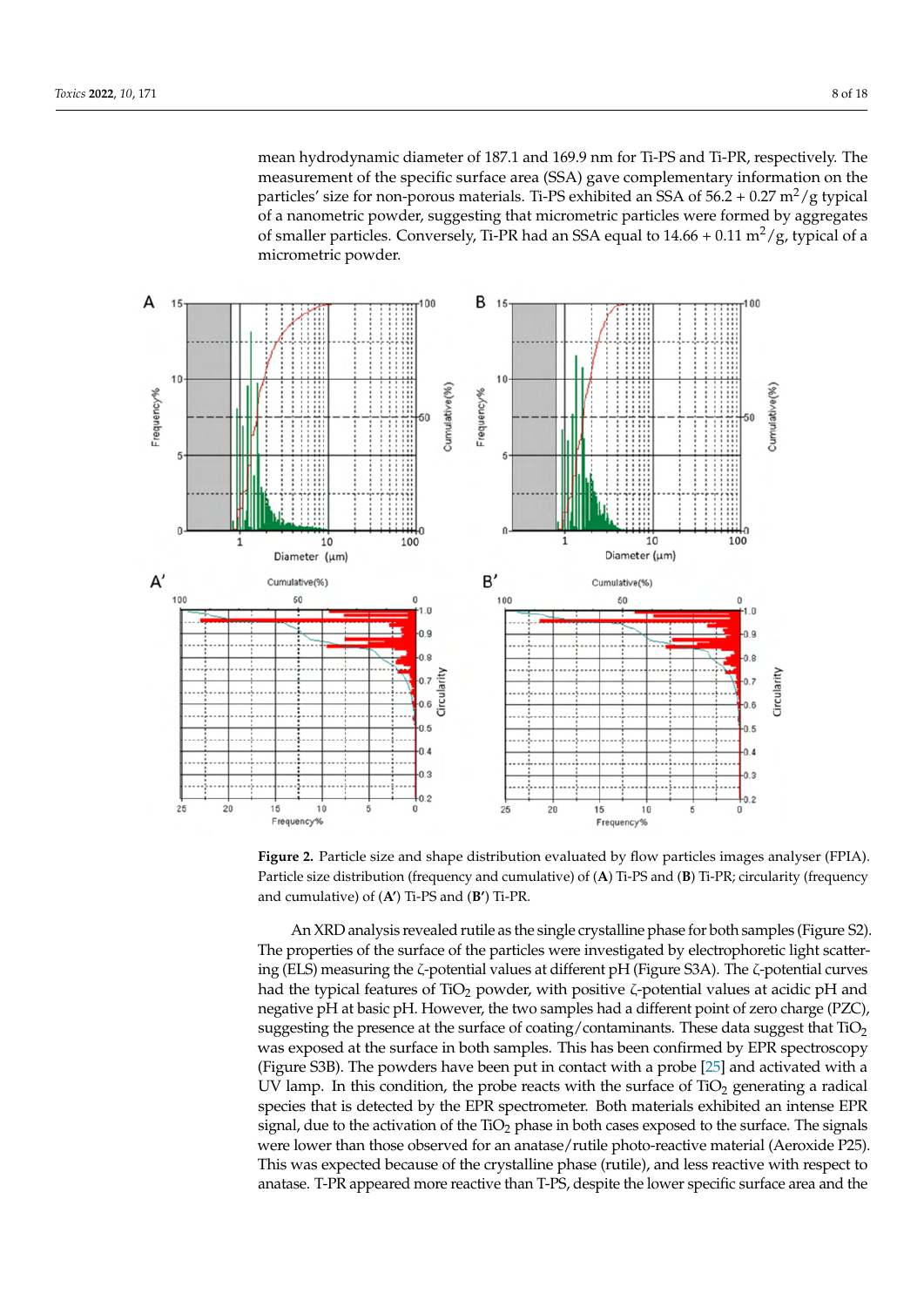presence of an organic treatment. This might be due to the presence of surface contaminants possibly modifying the  $TiO<sub>2</sub>$  reactivity.

## *3.3. General Descriptive of the Population under Study*

Table [3](#page-8-0) summarises the main general characteristics of the enrolled groups. The two groups were homogeneous for age and for some characteristics (e.g., BMI) (Levene's test of homogeneity of variance = N.S.). Smokers reported 2–10 cigarettes/day.

<span id="page-8-0"></span>**Table 3.** General descriptive of the population under study. No differences between groups were detectable (Levene's test of homogeneity of variance). Values are mean  $\pm$  SD.

| Main General Characteristics of the Population Investigated |                 |                                                     |            |                      |            |                         |     |
|-------------------------------------------------------------|-----------------|-----------------------------------------------------|------------|----------------------|------------|-------------------------|-----|
|                                                             |                 | <b>Exposed</b><br><b>General Sample</b><br>(No. 15) |            | Controls<br>(No. 20) |            | Levene's<br><b>Test</b> |     |
| Height (cm)<br>$Mean + SD$                                  |                 | $174 + 8.1$                                         |            | $175 + 8.9$          |            | $173 \pm 8$             |     |
| Weight (Kg)<br>Mean $\pm$ SD                                |                 | $80.7 \pm 14.5$                                     |            | $85.7 \pm 14.5$      |            | $82.3 \pm 13.6$         |     |
| <b>BMI</b><br>$Mean + SD$                                   | $26.6 + 4.1$    |                                                     |            | $27.9 + 3.5$         |            | $26 + 4.4$              |     |
| Age (years)<br>$Mean + SD$                                  | $47.3 \pm 11.5$ |                                                     |            | $48.7 \pm 10.05$     |            | $45.9 \pm 12.18$        |     |
| Working exposure (years)<br>Mean $\pm$ SD                   |                 | $13.8 \pm 10.9$                                     |            | $14.3 \pm 10.8$      |            | $13.5 \pm 12$           |     |
| <b>Smoke habits</b><br>(N.)                                 | <b>YES</b>      | NO <sub>1</sub>                                     | <b>YES</b> | NO.                  | <b>YES</b> | NO <sub>1</sub>         | 0.1 |
|                                                             | 9               | 26                                                  | 6          | 9                    | 3          | 17                      |     |

Table [4](#page-8-1) reports the main general values of oxidative and inflammatory biomarkers, also distinguished by  $TiO<sub>2</sub>$  exposure. The table also reports the results of statistics (Mann– Whitney U test).

<span id="page-8-1"></span>**Table 4.** General descriptive biomarkers measured in EBC and urine sample with Mann–Whitney U test results.

|                                  |                                | <b>EBC</b>                |                                |                            |  |  |  |
|----------------------------------|--------------------------------|---------------------------|--------------------------------|----------------------------|--|--|--|
|                                  | Total                          | Exposed                   | Not Exposed                    | <b>Mann-Whitney U Test</b> |  |  |  |
| TNF- $\alpha$ [pg/mL]            | $1.6 \pm 1.1$                  | $0.6 + 0.2$               | $1.6 \pm 1.3$                  | 0.03                       |  |  |  |
| Mean $\pm$ SD, median, range, IQ | $0.7$ ; [0.5–1.7]; 1.2         | $0.6$ ; [0.5–0.7]; 0.3    | $1.1$ ; $[0.6-2.6]$ ; 2        |                            |  |  |  |
| IL-1 $\beta$ [pg/mL]             | $0.4 \pm 0.1$                  | $0.5 \pm 0.05$            | $0.3 \pm 0.1$                  | < 0.001                    |  |  |  |
| Mean $\pm$ SD, median, range, IQ | $0.45; [0.3-0.5]; 0.1$         | $0.48; [0.4 - 0.5]; 0.07$ | $0.35$ ; $[0.25 - 0.45]$ ; 0.2 |                            |  |  |  |
| IL-10 $[pg/mL]$                  | $1.6 \pm 1.1$                  | $0.8 \pm 0.07$            | $0.6 \pm 0.1$                  | < 0.001                    |  |  |  |
| Mean $\pm$ SD, median, range, IQ | $0.7$ ; [0.5–1.7]; 1.2         | $0.8$ ; [0.7–0.8]; 0.09   | $0.65; [0.5-0.7]; 0.2$         |                            |  |  |  |
| IL 17 $[pg/mL]$                  | $1.1 \pm 1.1$                  | $1.1 \pm 0.07$            | $1.1 + 1.4$                    | 0.11                       |  |  |  |
| Mean $\pm$ SD, median, range, IQ | $1.12$ ; $[1-1.2]$ ; $1.12$    | $1.1;$ [1-1.1]; 0.09      | $1.15; [1.1-1.2]; 0.12$        |                            |  |  |  |
| $KL-6$ [U/L]                     | $990 \pm 670$                  | $1370 \pm 780$            | $690 \pm 390$                  | 0.003                      |  |  |  |
| Mean $\pm$ SD, median, range, IQ | 820; [620–1210]; 590           | 1190; [780–1470]; 690     | 750; [300-1050]; 750           |                            |  |  |  |
| $SPD$ [pg/mL]                    | $23.7 + 2.7$                   | $22.2 + 0.8$              | $24.9 + 3.2$                   | 0.011                      |  |  |  |
| Mean $\pm$ SD, median, range, IQ | $22.8$ ; [21.9–24.4]; 2.4      | $22; [21.7-22.9]; 1.2$    | $23.4$ ; [22.2–28.6]; 6.4      |                            |  |  |  |
| <b>URINE</b>                     |                                |                           |                                |                            |  |  |  |
| $MDA$ [ $\mu$ M]                 | $6.6 \pm 3.8$                  | $8.8 \pm 3.9$             | $4.8 + 2.8$                    | 0.002                      |  |  |  |
| Mean $\pm$ SD, median, range, IQ | $5.7$ ; [3.1–9.3]; 6.2         | $9; [6 - 10.6]; 4.6$      | $4.4$ ; [2.8–5.5]; 2.7         |                            |  |  |  |
| ISOP [ng/mg crea]                | $3.7 \pm 1.2$                  | $3.9 \pm 1.5$             | $3.6 \pm 1$                    | 0.5                        |  |  |  |
| Mean $\pm$ SD, median, range, IQ | $3.8$ ; [ $2.7 - 4.4$ ]; 1.8   | $3.9$ ; $[2.6 - 4.6]$ ; 2 | $3.5$ ; $[2.7-4.2]$ ; 1.6      |                            |  |  |  |
| Ti-U                             | $20.4 \pm 16.2$                | $25.9 \pm 19.3$           | $14.5 \pm 10.5$                |                            |  |  |  |
| Mean $\pm$ SD, median, range, IQ | $17.9; [1.72 - 90.4];$<br>17.2 | 23.3; [10.6–90.4]; 15.7   | $11.9; [1.72 - 44.4];$<br>17.9 | 0.02                       |  |  |  |

Among the urinary biomarkers of exposure and oxidative stress, Ti and MDA concentrations were significantly higher in exposed workers than in control subjects (Mann–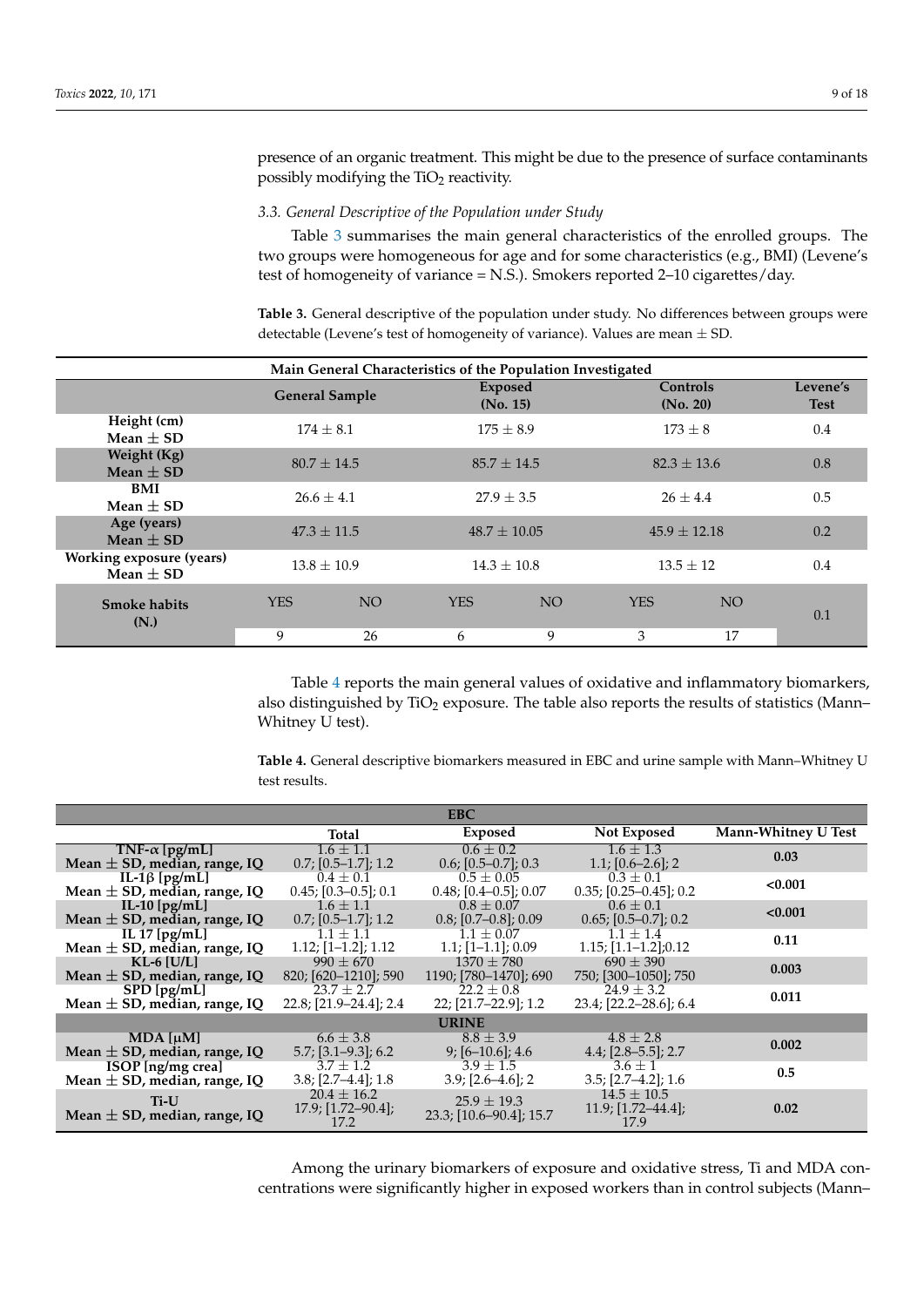

<span id="page-9-0"></span>Whitney:  $p = 0.02$  and  $p = 0.002$ , respectively) (Figure [3\)](#page-9-0), while IsoP was not significantly different between the two groups.

**Figure 3.** Differences in exposed vs. not exposed of Ti and MDA, as biomarkers of exposure and oxidative stress, respectively.

Figure [4](#page-9-1) shows the results of EBC biomarkers in exposed and control workers. Proinflammatory cytokines TNF- $\alpha$ , IL-1 β and IL-10 were significantly different between groups (Mann–Whitney: *p* = 0.003, *p* < 0.001, *p* < 0.001, respectively). Conversely, IL-17 showed no significant difference between groups. SP-D values were significantly lower in exposed workers than in controls (Mann–Whitney test:  $p = 0.011$ ). Conversely, the KL-6 glycoprotein values were significantly higher in exposed workers than in controls (Mann–Whitney test:  $p = 0.003$ ).

<span id="page-9-1"></span>

**Figure 4.** Descriptive statistics of biomarkers determined in EBC (Mann–Whitney test). Proinflammatory cytokines TNF-α, IL-1  $β$  and of IL-10 were significantly different between groups (*p* = 0.003, *p* < 0.001, *p* < 0.001, respectively). KL-6 glycoprotein values were significantly higher in exposed workers than in not exposed ( $p = 0.003$ ), whereas SP-D values were significantly lower in exposed workers than in not exposed ( $p = 0.011$ ).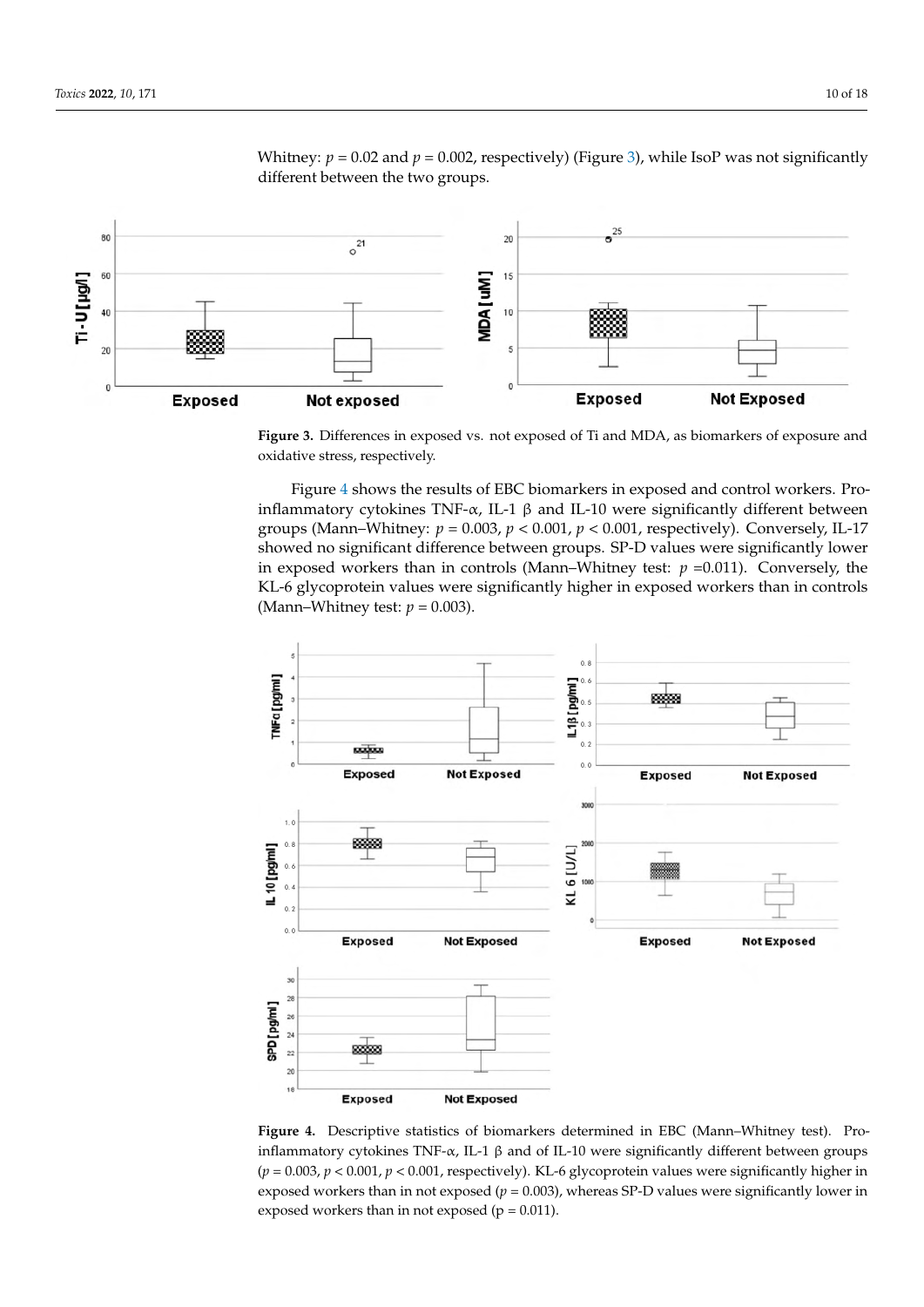Positive correlations were found between the urinary biomarkers of effects and oxidative stress. In particular, Ti-U concentrations were positively correlated to MDA levels (Spearman's rho = 0.841, *p* < 0.001). EBC biomarkers also were inter-correlated. In particular, TNF- $\alpha$  was negatively correlated with IL-1β (Spearman's rho = -0.428, *p* < 0.001), with IL-10 (Spearman's rho = −0.454, *p* = 0.006) and with KL-6 (Spearman's rho = −0.391, *p* = 0.02). IL-1β and IL-10 showed a positive and statistically high correlation (Spearman's rho =  $0.705$ ,  $p < 0.001$ ), whereas IL-10 was correlated with KL-6 (Spearman's rho =  $-0.477$ ,  $p = 0.004$ ). In addition, IL-1β and KLF6 showed a positive correlation

(Spearman's rho =  $0.433$ ,  $p = 0.009$ ). Finally, significant correlations were found also between MDA and TNF- $\alpha$  (Spearman's rho = -0.402,  $p = 0.02$ ), MDA and IL-1β (Spearman's rho = 0.449, *p* = 0.007) and MDA and IL-10 (Spearman's rho = 0.434, *p* = 0.009). Despite the exclusion of different not-significant biomarkers, MDA and IL-1 $\beta$  were chosen as the gold standard of the molecular mechanisms in urine or in the EBC matrix, respectively. Regarding the urine matrix, the linear regression model, adjusted by smoke and

working age, proved an inverse relationship between MDA levels and the workplace exposure (B = −2.5, *p* = 0.04, CI: −0.065/−0.088) (Figure [5A](#page-10-0)). In EBC, IL-1β showed a similar significant relationship (B = −0.46, *p* = 0.04, CI: −0.007–0.005) (Figure [5B](#page-10-0)).

<span id="page-10-0"></span>

**Figure 5.** Regression model between working exposure and MDA (urine gold standard) (**A**) and IL1β (EBC gold standard) (**B**).

#### **4. Discussion**

Despite the large quantities of material (tons of pigment) handled daily for the production of paints, the present study revealed considerable compliance with safety procedures in the company under investigation. Indeed, the concentration of  $TiO<sub>2</sub>$  in the production areas was therefore very low, due to the presence of highly efficient capture systems located near the sources of potential emission, and the natural ventilation assured by the huge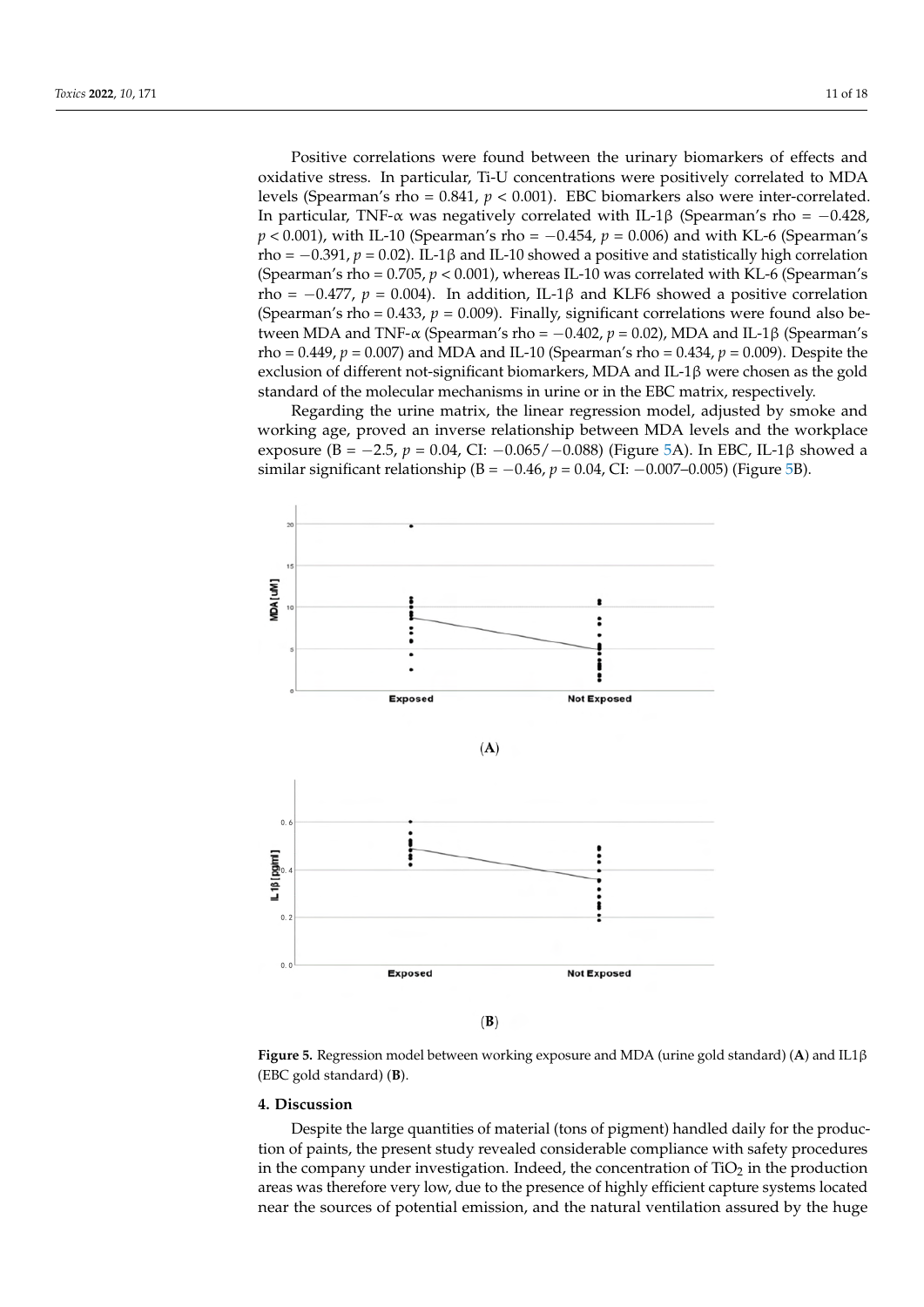doors of the factory that were maintained open. As a result, the airborne concentrations of respirable dusts were always much lower than the current occupational exposure limit values proposed by various international agencies. Nevertheless, the concentration of  $TiO<sub>2</sub>$  in the workers' breathing zone was quantifiable to a modest extent and showed values higher than the airborne concentrations, probably because of the close proximity of workers to the emission sources. The dimensional characterisation of the  $TiO<sub>2</sub>$  powders handled by the workers confirmed the presence of particles in the micrometric range, but also the presence of an ultrafine fraction of particles, as inferred by NTA and, for Ti-PS, BET analyses.

Currently, in Europe, there are no harmonised limits regarding exposure to  $TiO<sub>2</sub>$ dusts neither for workers nor for the general population; however, the growing industrial application of NP-TiO<sup>2</sup> has led several countries to recommend threshold limit values valid for exposures of 8 h a day, for the entire duration of working life. The National Institute for Occupational Safety and Health (NIOSH) in 2011 recommended different occupational exposure limits (REL = recommended exposure level) for fine  $TiO<sub>2</sub>$  and for ultrafine TiO<sub>2</sub>. The recommended airborne exposure limit (REL) is set at 2.4 mg/m<sup>3</sup> for fine TiO<sub>2</sub> and 0.3 mg/m<sup>3</sup> for ultrafine (including engineered nanoscale) TiO<sub>2</sub>, as the time-weighted average (TWA) [\[9\]](#page-15-7).

Some research programs have suggested occupational exposure limits, such as EN-RHES (Engineered Nanoparticles: Review of Health and Environmental Safety), which defined a DNEL (derived no effect level), i.e., an exposure level above which humans should not be exposed equal to  $0.017$  mg/m $^3$  (17 $\mu$ g/m $^3$ ) for 8 working hours. This value was extrapolated from an NOAEC (no observed adverse effect concentration) corresponding to 5 mg/m $^3$  for repeated toxicity in a 13-week inhalation study (6 h a day, 5 days a week, exposed to particles from 21 nm) [\[26\]](#page-16-3).

The French Agency for Food and the Environmental and Occupational Health and Safety (ANSES) has recommended an 8 h occupational exposure limit of 0.80  $\mu$ g/m $^3$  [\[27\]](#page-16-4). Interestingly, the same agency has proposed a toxicological reference value of 0.12  $\mu$ g/m<sup>3</sup> for nanosized  $TiO<sub>2</sub>$  used when conducting health risk assessments as part of the management of industrial facilities and sites in France [\[28\]](#page-16-5). The above value would represent a benchmark value for the prevention of fibro-proliferative alterations and the progressive alteration of the alveolar epithelium towards bronchiolysis [\[29](#page-16-6)[,30\]](#page-16-7).

However, this threshold can be applicable only to  $TiO<sub>2</sub>-P25$  powders (consisting of 80% anatase and 20% rutile with a diameter = 21 nm), which is the only TiO<sub>2</sub> in powder form tested in the study used to establish this value [\[28\]](#page-16-5). Considering the huge variety of TiO<sup>2</sup> powders on the European market (more than 350 different types) and the absence of exhaustive toxicological data for each of these, this value may not be applicable for the other forms of  $NP-TiO<sub>2</sub>$  (due to the different diameter, crystalline structure, surface coating, etc.) [\[19\]](#page-15-16). In the present study, the powders were in the rutile form, which is considered less reactive and hazardous compared to anatase [\[25\]](#page-16-2). Though one of the samples was declared by the provider to be treated with an organic coating, in both cases, the ELS and EPR measurements revealed  $TiO<sub>2</sub>$  exposed at the surface of the particles.

Over the two days of measurements, some airborne mass concentrations gave values very close to the limit value recommended by the ANSES (0.12  $\mu$ g/m<sup>3</sup>). Thus, in spite of the very low amount measured, we cannot rule out the possible effect occurring in the long time period. This is the main reason why we have assessed both exposure and biomarkers of effect, measured in accessible biological matrices.

Biological monitoring, a widely used practice in occupational and environmental toxicology, combines the use of exposure indicators that provide information on the level of exposure of the subjects, and biological indicators of the effect that aim to highlight potential early and reversible biological alterations associated with/caused by a given exposure.

Regarding biomarkers of exposure, we were able to quantify the urinary concentration of Titanium (Ti, element, not oxide) as a potential biomarker of exposure and internal dose. Interestingly, we found a substantial stability of the urinary Ti levels measured in spot urine samples of the subjects occupationally exposed at the beginning and at the end of the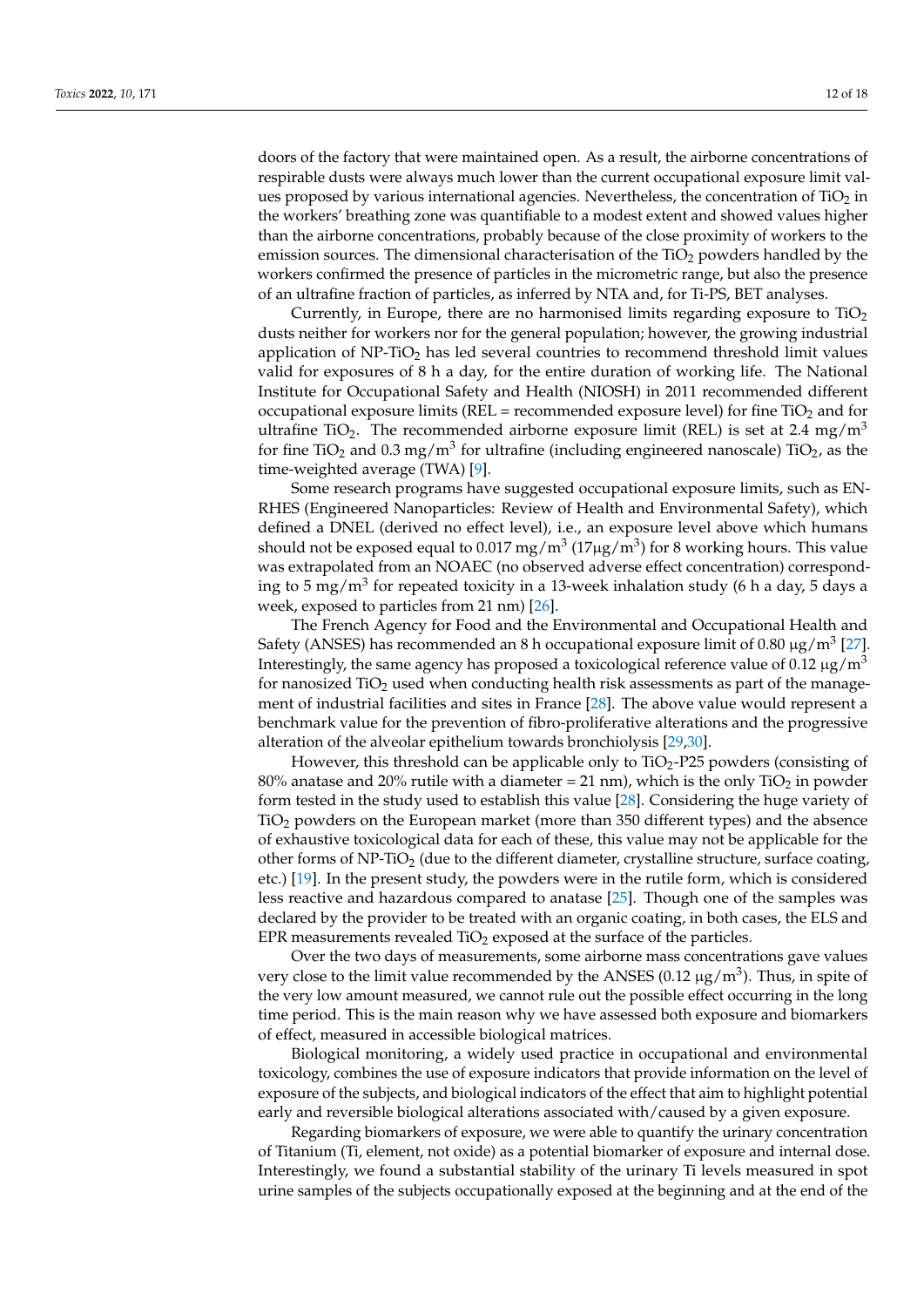week (data not reported); the difference between the values at the end and the beginning of the week were negligible.

Toxicokinetic studies of ultrafine/nanoparticles suggest preferential absorption via the respiratory and oral routes with possible systemic translocation that can lead to accumulation in peripheral tissues or excretion via faeces and/or urine [\[31\]](#page-16-8). Our findings seem to be in agreement with information about the toxicokinetics of Ti evaluated in experimental animals following single exposure [\[32](#page-16-9)[,33\]](#page-16-10), suggesting that the kinetics of Ti (especially at low doses) are characterised by a persistence beyond 48 h in the lungs, with a gradual reduction of the pulmonary dose in about two weeks, with a slow urinary excretion. These findings suggest that even lower exposure levels (e.g., by occupation) can account for the difference we found between the exposed and the controls, thus mirroring a sort of "steady state" following the accumulation of Ti, which can also be taken up with the diet. However, a clear-cut meaning in toxicological terms to the amount of Ti measured is not predictable.

In the EBC samples collected from the subjects participating in the study, some biomarkers of effect reflecting morphological or functional alteration in the lung parenchyma have been measured. EBC consists mainly of water vapour condensed from the respiratory tract with small droplets of liquid lining the airways from the respiratory tract, including the bronchial and alveolar regions of the lungs, and it is supposed to mirror lung bio-pathology [\[20\]](#page-15-17). Within these droplets, there is an unknown fraction of volatile and non-volatile substances. Volatile substances occur in the form of water-soluble compounds in the condensed water of the EBC sample such as ammonia, hydrogen peroxide and ethanol, while non-volatile substances can include cytokines, lipids and salts, but also environmental contaminants, particles and viruses [\[20,](#page-15-17)[34\]](#page-16-11).

A common toxicity characteristic of the inhaled particles is their propensity to generate oxidative stress at the cellular level, in relation to their surface reactivity which inversely increases with particle size, and which is therefore exacerbated for nanoparticles. Among the many approaches to assess systemic oxidative stress, the determination of 8-isoprostane (IsoP), is of particular interest because it is a stable molecule, present in many tissues and biological fluids, reflecting lipid peroxidation [\[35](#page-16-12)[–37\]](#page-16-13). Isoprostanes are prostaglandins generated by cyclooxygenase and by the peroxidation of arachidonic acid. They reliably reflect lipid peroxidation and are ubiquitous in the body, stable in biological fluids and not sensitive to dietary lipid intake. An increase in urinary Isop has been reported after exposure to fine and ultrafine wood smoke particles [\[37\]](#page-16-13), and in a recent study that aimed to evaluate oxidative stress related to different degrees of urban pollution [\[17,](#page-15-14)[38\]](#page-16-14).

MDA is another biomarker of lipid peroxidation, which can be easily quantified after the controlled reaction with the reactive substance of thiobarbituric acid (TBARS). Modifications of TBARS concentrations are used to evaluate a wide range of diseases and MDA remains, to date, the most used assay to determine lipid peroxidation [\[39](#page-16-15)[,40\]](#page-16-16).

IsoP and MDA have been used as biomarkers reflecting systemic oxidative stress, i.e., the oxidative load supported by the organism, and have been found to increase in acute or chronic inflammation and indicate the recruitment and activation of neutrophils and macrophages [\[41\]](#page-16-17). However, in our study, urinary IsoP levels were not significantly different between the exposed workers and the control subjects. In spite of this result, we observed that urinary IsoP levels were generally higher if compared with the previous literature [\[42](#page-16-18)[,43\]](#page-16-19). This is not surprising, as ELISA assays tend to overestimate IsoP concentrations, mainly due to interferences, and previous authors used liquid chromatography (LC) techniques. Our results are 10-fold higher than those reported by LC-quantified IsoP, falling into the expected range of ELISA overestimation in urine (0.4–61.9 folds) compared to LC [\[44\]](#page-16-20). We observed an increase in MDA among the exposed compared to controls, and a positive correlation between the exposure biomarker (Ti-U) and MDA in both the overall group and in the group of exposed workers. This confirms previous observations about an increase in urinary biomarkers of oxidative stress in workers occupationally exposed in the production of pigments [\[13](#page-15-11)[,45\]](#page-16-21); although, we found generally lower levels of MDA compared to other studies [\[43\]](#page-16-19).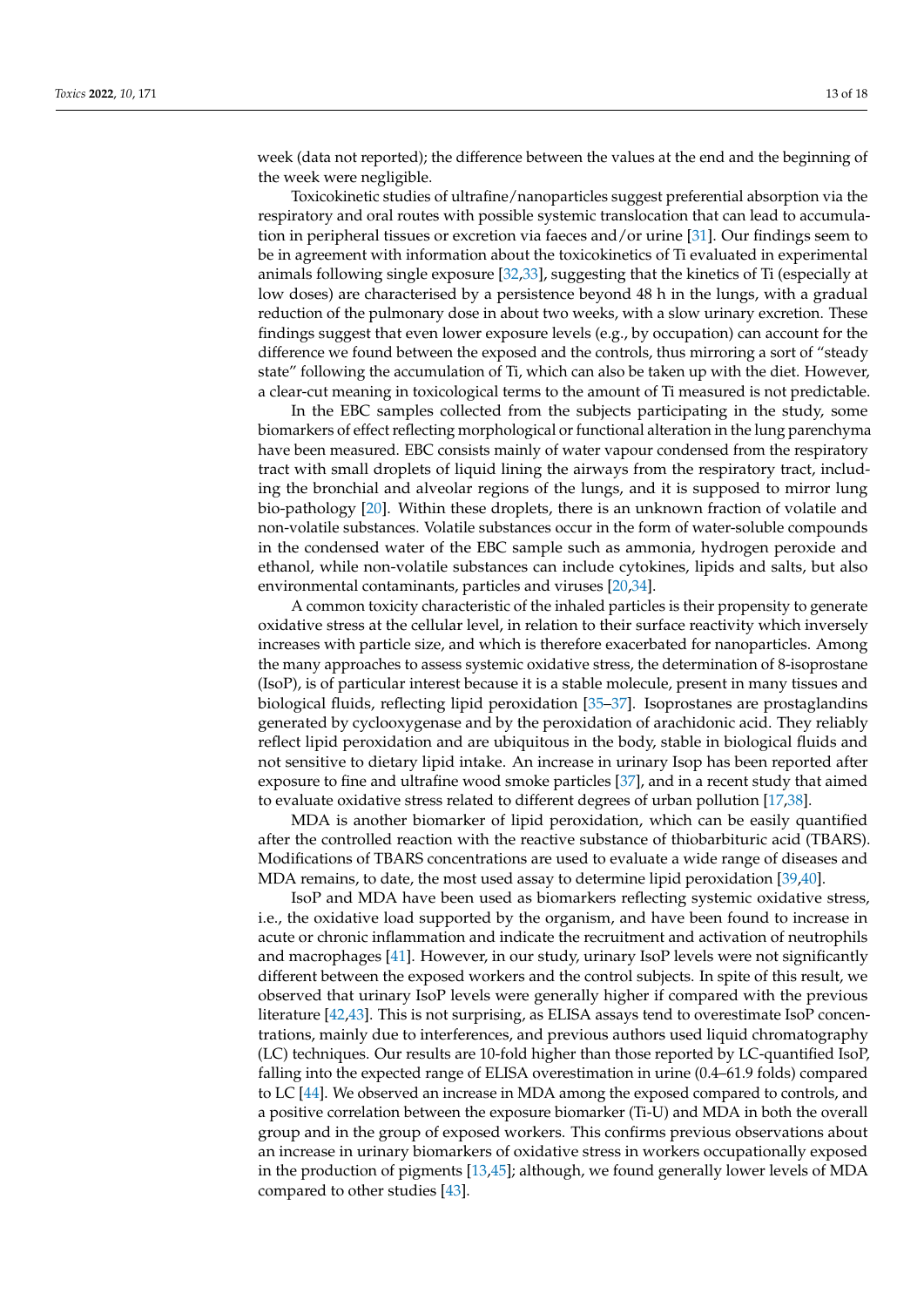In the EBC samples collected from the subjects participating in the study, we measured some biomarkers of effect to assess early functional alteration in the lung biopathology, such as TNF-α, IL-1 β, IL-17 and IL-10 as biomarkers of inflammation and immu-no-suppression. While the increase in IL-1β we detected can be interpreted in a pro-inflammatory sense [\[17\]](#page-15-14), the significant decrease in TNF- $\alpha$  concentration in the exposed subjects is not easy to interpret. An imbalance between pro-inflammatory TNF-α and anti-inflammatory IL-10 in plasma has been considered a biomarker of suppression of Th1 cell-mediated immunity and exacerbation of Th2 humoral immune response, potentially leading to the development of allergic and autoimmune diseases [\[46\]](#page-16-22). We also know that  $TiO<sub>2</sub>$  can increase the cytokine secretion by macrophages in vitro [\[47\]](#page-17-0). Whether a similar pattern can occur in lung lining fluids, as reflected by EBC determination, should be further elucidated. Overall, an immunosuppressive effect seems to prevail, probably linked to a reduced macrophage activity in the airways of the exposed subjects.

Surfactant protein D (SP-D) values were significantly lower in exposed workers than in controls. Although no studies have considered the SP-D in EBC, it is reasonable that these pneumoproteins may be detectable and measurable. SP-A and SP-D belong to a subgroup of type C lectin (molecular weight: 26–36 and 43 kDa, respectively), and are involved in the regulation of pulmonary host defense and inflammation [\[48](#page-17-1)[,49\]](#page-17-2). Our findings are consistent with those of Zhao et al. [\[14\]](#page-15-10), who found a slight but significant decrease in SP-D levels in serum samples of workers occupationally exposed to nano-TiO2. These changes were interpreted as the results of a cell injury and/or decrease in number of type II alveolar epithelial cells caused by nanomaterial-induced oxidative stress [\[14\]](#page-15-10). In general, it is known that the involvement of the distal airways caused by different types of ultrafine particulates and gases (such as ozone) can induce a reduction in the pneumocyte population, which can explain a reduction in lung and circulating levels of lung pneumoproteins [\[50\]](#page-17-3).

In our study, conversely, EBC values of the Krebs von den Lungen-6 (KL-6) glycoprotein were significantly higher in exposed workers than in controls. Glycoprotein KL-6 is a high molecular weight mucin (1200 kDa) which has been classified as MUC1—human mucin [\[51\]](#page-17-4). Recent clinical studies have suggested that surfactant protein D (SP-D) and Krebs von den Lungen-6 (KL-6) glycoprotein are potential biomarkers of interstitial lung disease. For instance, in Japan they both are used in the clinical setting during the diagnostic tree for the identification of idiopathic pulmonary fibrosis and other types of interstitial lung diseases [\[52\]](#page-17-5). The negative correlation between KL-6 and SP-D found in particular in the exposed group seems to suggest a relationship between the depletion of the population of specialized epithelial cells and the activation of a pro-fibrotic cascade. Moreover, these findings are consistent with insights gathered from the mineralogical analyses of BAL samples of patients with lung fibrosis, suggesting a role of titanium nanoparticles in idiopathic pulmonary fibrosis [\[53\]](#page-17-6).

The overall picture resulting from the combination of the different biomarkers reflecting subtle changes in lung physiology assessed in this study suggests a mild inflammatory status and the activation of a pro-fibrotic cascade. Most likely, these alterations are not due to recent exposure, but could represent a condition due to previous exposure, due to the cumulative effects of such low doses or to the higher exposure occurring in the past. The results also reveal an association between biomarkers of systemic oxidative stress and the exposure of concern. Although not specific, these biomarkers appear to be related to the specific type of exposure investigated.

This biomarker-based approach to assess early effects in workers exposed to nanoobjects has been recommended as a component of a strategy to risk assessment and management in the workplace [\[54](#page-17-7)[–56\]](#page-17-8). In order to enable feasible and acceptable routine screenings in populations at risk, biomarkers that could be analysed in biological matrices collected by non-invasive procedures are of particular relevance. From this perspective, exhaled breath condensates (EBC), exhaled air (EA) and urine are three preferred biological matrices for the non-invasive investigation of biomarkers in workers exposed to UFPs and nanomaterials, as they give insights on local (pulmonary) and systemic oxidative stress and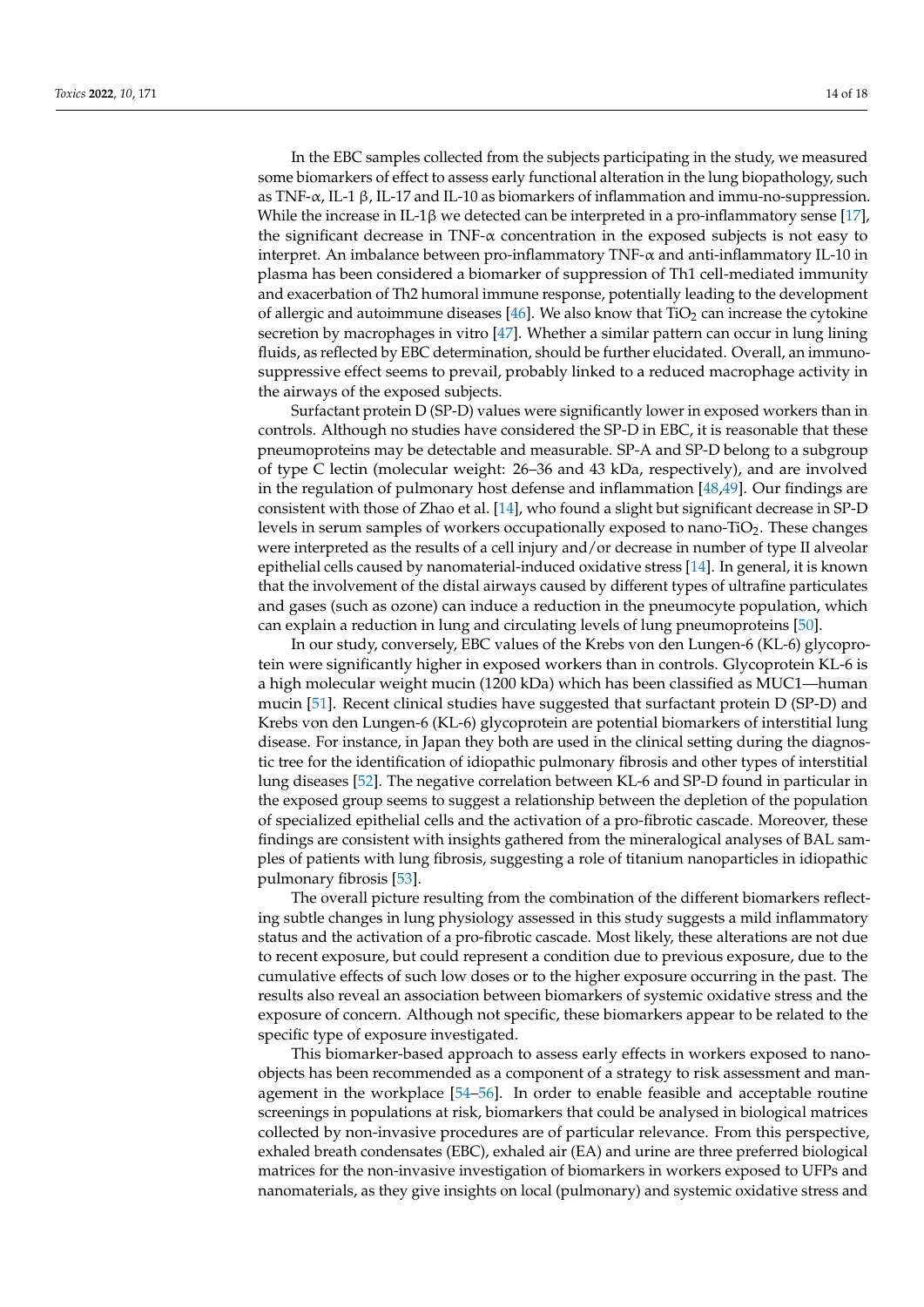inflammatory response [\[13](#page-15-11)[,20,](#page-15-17)[21,](#page-15-18)[54](#page-17-7)[–59\]](#page-17-9). Although we recognise the higher performance of the LC-MS/MS technique for the quantification of some biomarkers of oxidative stress as compared to ELISA assays [\[60,](#page-17-10)[61\]](#page-17-11), we acknowledge that ELISA are less time-consuming and more cost-effective techniques, which do not require particular laboratory equipment and highly-trained operators. This may be considered both a limitation and a strength of this study aimed at supporting an extensive quantification of oxidative stress and inflammatory biomarkers in non-invasively collected specimens to monitor workers' health in contexts other than research settings, e.g., periodical health surveillance.

## **5. Conclusions**

Exposure to  $TiO<sub>2</sub>$  containing dusts well below the occupational exposure limits (OELs), but close to the threshold for preventing fibro-proliferative and progressive alteration of epithelium, can result in subtle lung changes, as reflected by changes in KL-6 and SP-D and an increase in biomarkers of oxidative stress. Interestingly, the lower threshold proposed by ANSES for TiO<sub>2</sub> represents the benchmark dose for preventing fibro-proliferative and progression alteration of epithelium and alveolar bronchiolisation.

With regard to the exposure parameter, the setting investigated is probably representative of a series of small companies that adopt similar production processes, suggesting a widespread micro-pollution mainly linked to operational but temporary tasks. At the concentrations found in such an environment, however, no short- or long-term effects are expected, owing to the compliance with the threshold limit values adopted or proposed for workplaces. We could argue that just quantifiable aerosols in the nanometer range could affect some health endpoints for which the current standards are not (yet) applicable.

This study suggests the need for a combined approach relying on both exposure assessment and biomarkers of effect to improve the risk assessment in occupational settings in which  $TiO<sub>2</sub>$  is handled, though under strict and effective control measures.

Thus, in spite of several drawbacks in implementing an integrated strategy [\[54\]](#page-17-7), biomonitoring enables regular exposure and health assessment and can support effective risk management [\[54](#page-17-7)[–56\]](#page-17-8). Owing to the small number of subjects evaluated and the intrinsic variability of biomarkers, the observed changes along with their health significance must be assessed in a long-term perspective.

**Supplementary Materials:** The following supporting information can be downloaded at: [https://](https://www.mdpi.com/article/10.3390/toxics10040171/s1) [www.mdpi.com/article/10.3390/toxics10040171/s1.](https://www.mdpi.com/article/10.3390/toxics10040171/s1) Figure S1: Particles size distribution evaluated by Nanoparticle Tracking Analysis (NTA). (A) Aqueous dispersion of T-PS. (B) Aqueous dispersion of T-PR. Figure S2. Crystalline phase. XRD patterns of (a) T-PS and (b) T-PR. Figure S3. ζ-potential and surface reactivity. (A) ζ-potential values measured at different pH of T-PS and T-PR; (B) Surface reactivity of T-PS and T-PR evaluated by EPR/spin trapping technique. Ctrl−. no powder; ctrl+ Aeroxide P25.

**Author Contributions:** Conceptualization, E.B., S.B., E.C., R.B.; methodology, E.B., V.B., G.S., I.F., F.B., C.R., A.M., S.B.; validation, M.M., G.G., F.G., F.B., C.R., A.M.; formal analysis, V.B., G.S., F.G., G.G., I.F., C.R., M.B.; data curation, V.B.; writing—original draft preparation, E.B., V.B., G.S.; writing—review and editing, R.B., I.F., C.R., S.B., E.C.; supervision, E.B., R.B., I.F., E.C. All authors have read and agreed to the published version of the manuscript.

**Funding:** This study has received funds from Fondazione Cassa di Risparmio di Torino (CRT) and EU LIFE17 NanoExplore (ENV/GR/000285).

**Institutional Review Board Statement:** The study was conducted according to the guidelines of the Declaration of Helsinki, and approved by the Bioethics Committee of the University of Turin (protocol number 256219/2019).

**Informed Consent Statement:** A format to gather the informed consent to participate in the study was signed by all the participants upon the approval of the format by the Bioethical Committee.

**Data Availability Statement:** Not applicable.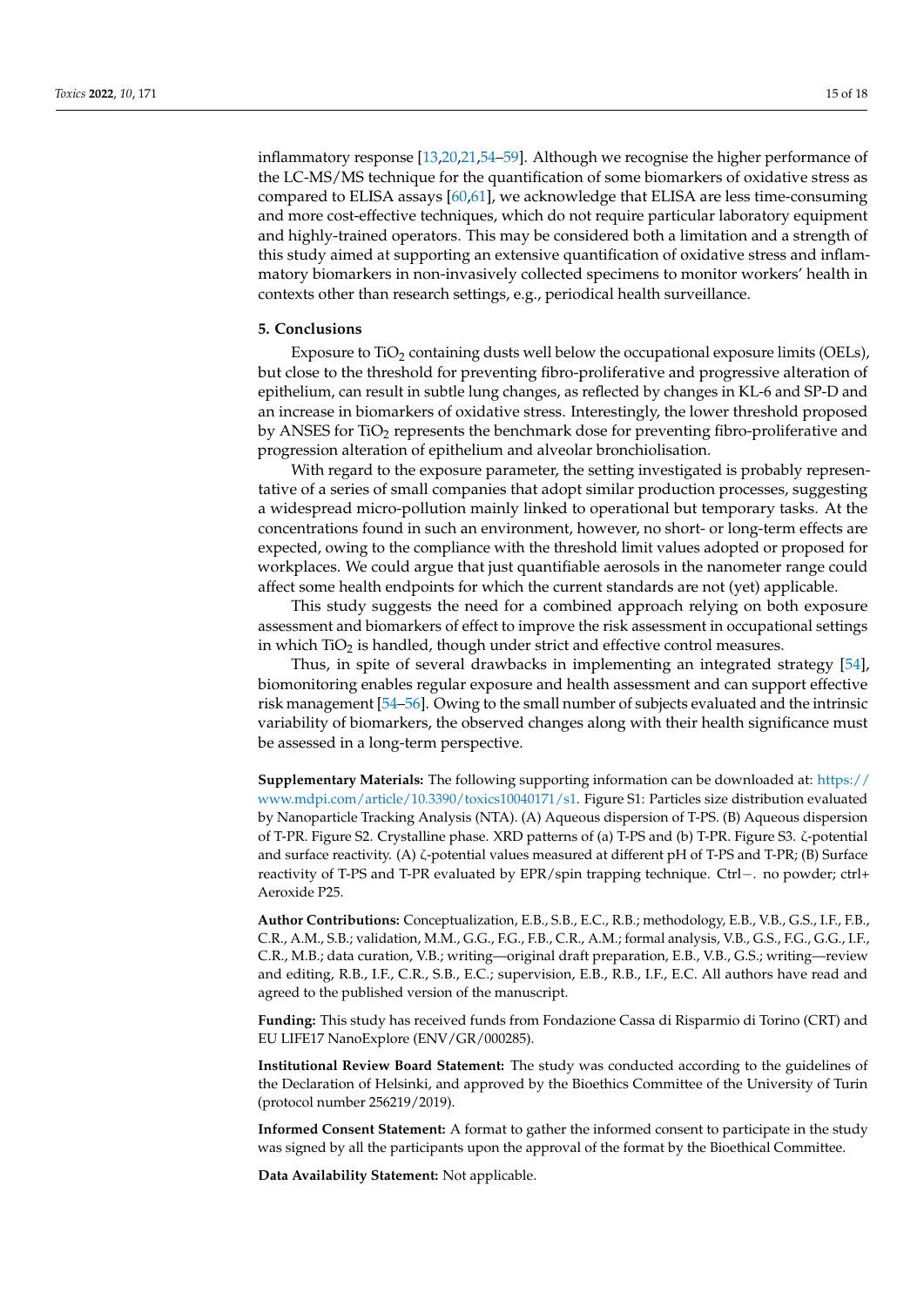**Acknowledgments:** Many thanks are due to all workers for their willing cooperation, and to all the volunteers enrolled as controls.

**Conflicts of Interest:** The authors declare no conflict of interest.

## **References**

- <span id="page-15-0"></span>1. Paint and Coating Manufacture. Available online: [https://www.iloencyclopaedia.org/part-xii-57503/chemical-processing/item](https://www.iloencyclopaedia.org/part-xii-57503/chemical-processing/item/380-paint-and-coating-manufacture) [/380-paint-and-coating-manufacture](https://www.iloencyclopaedia.org/part-xii-57503/chemical-processing/item/380-paint-and-coating-manufacture) (accessed on 23 March 2022).
- <span id="page-15-1"></span>2. Fonseca, A.S.; Viitanen, A.K.; Kanerva, T.; Säämänen, A.; Aguerre-Chariol, O.; Fable, S.; Dermigny, A.; Karoski, N.; Fraboulet, I.; Koponen, I.K.; et al. Occupational Exposure and Environmental Release: The Case Study of Pouring TiO<sub>2</sub> and Filler Materials for Paint Production. *Int. J. Environ. Res. Public Health* **2021**, *18*, 418. [\[CrossRef\]](http://doi.org/10.3390/ijerph18020418) [\[PubMed\]](http://www.ncbi.nlm.nih.gov/pubmed/33430311)
- <span id="page-15-2"></span>3. Van Broekhuizen, P. *Applicability of Provisional NRVs to PGNPs and FCNPs*; Bureau KLB: Den Haag, The Netherlands, 2017.
- <span id="page-15-3"></span>4. Viitanen, A.K.; Uuksulainen, S.; Koivisto, A.J.; Hämeri, K.; Kauppinen, T. Workplace measurements of ultrafine particles—A literature review. *Ann. Work Expo. Health* **2017**, *61*, 749–758. [\[CrossRef\]](http://doi.org/10.1093/annweh/wxx049)
- <span id="page-15-4"></span>5. Saber, A.T.; Jensen, K.A.; Jacobsen, N.R.; Birkedal, R.; Mikkelsen, L.; Moller, P.; Loft, S.; Wallin, H.; Vogel, U. Inflammatory and genotoxic effects of nanoparticles designed for inclusion in paints and lacquers. *Nanotoxicology* **2012**, *6*, 453–471. [\[CrossRef\]](http://doi.org/10.3109/17435390.2011.587900) [\[PubMed\]](http://www.ncbi.nlm.nih.gov/pubmed/21649461)
- 6. Yanamala, N.; Farcas, M.T.; Hatfield, M.K.; Kisin, E.R.; Kagan, V.E.; Geraci, C.L.; Shvedova, A.A. In Vivo Evaluation of the Pulmonary Toxicity of Cellulose Nanocrystals: A Renewable and Sustainable Nanomaterial of the Future. *ACS Sustain. Chem. Eng.* **2014**, *2*, 1691–1698. [\[CrossRef\]](http://doi.org/10.1021/sc500153k) [\[PubMed\]](http://www.ncbi.nlm.nih.gov/pubmed/26753107)
- <span id="page-15-5"></span>7. Smulders, S.; Luyts, K.; Brabants, G.; Van Landuyt, K.; Kirschhock, C.; Smolders, E.; Golanski, L.; Vanoirbeek, J.; Hoet, P.H.M. Toxicity of nanoparticles embedded in paints compared with pristine nanoparticles in mice. *Toxicol. Sci.* **2014**, *141*, 132–140. [\[CrossRef\]](http://doi.org/10.1093/toxsci/kfu112) [\[PubMed\]](http://www.ncbi.nlm.nih.gov/pubmed/24924400)
- <span id="page-15-6"></span>8. Braun, J.H. Titanium Dioxide—A Review. *J. Coat. Technol.* **1997**, *69*, 59–72.
- <span id="page-15-7"></span>9. CDC-NIOSH. Occupational exposure to titanium dioxide: Current Intelligence Bulletin. *DHHS (NIOSH) Publ.* **2011**, *63*, 1–140. [\[CrossRef\]](http://doi.org/10.26616/NIOSHPUB2011160)
- <span id="page-15-8"></span>10. European Chemicals Agency. *ECHA Guide on the Classification and Labelling of Titanium Dioxide*; European Chemicals Agency: Helsinki, Finland, 2021. [\[CrossRef\]](http://doi.org/10.21934/REACH:kompakt20200724)
- <span id="page-15-9"></span>11. Pelclova, D.; Barosova, H.; Kukutschova, J.; Zdimal, V.; Navratil, T.; Fenclova, Z.; Vlckova, S.; Schwarz, J.; Zikova, N.; Kacer, P.; et al. Raman microspectroscopy of exhaled breath condensate and urine in workers exposed to fine and nano  $TiO<sub>2</sub>$ particles: A cross-sectional study. *J. Breath Res.* **2015**, *9*, 036008. [\[CrossRef\]](http://doi.org/10.1088/1752-7155/9/3/036008)
- 12. Pelclova, D.; Zdimal, V.; Kacer, P.; Fenclova, Z.; Vlckova, S.; Syslova, K.; Navratil, T.; Schwarz, J.; Zikova, N.; Barosova, H.; et al. Oxidative stress markers are elevated in exhaled breath condensate of workers exposed to nanoparticles during iron oxide pigment production. *J. Breath Res.* **2016**, *10*, 016004. [\[CrossRef\]](http://doi.org/10.1088/1752-7155/10/1/016004)
- <span id="page-15-11"></span>13. Pelclova, D.; Zdimal, V.; Kacer, P.; Zikova, N.; Komarc, M.; Fenclova, Z.; Vlckova, S.; Schwarz, J.; Makeš, O.; Syslova, K.; et al. Markers of lipid oxidative damage in the exhaled breath condensate of nano TiO<sup>2</sup> production workers. *Nanotoxicology* **2017**, *11*, 52–63. [\[CrossRef\]](http://doi.org/10.1080/17435390.2016.1262921)
- <span id="page-15-10"></span>14. Zhao, L.; Zhu, Y.; Chen, Z.; Xu, H.; Zhou, J.; Tang, S.; Xu, Z.; Kong, F.; Li, X.; Zhang, Y.; et al. Cardiopulmonary effects induced by occupational exposure to titanium dioxide nanoparticles. *Nanotoxicology* **2018**, *12*, 169–184. [\[CrossRef\]](http://doi.org/10.1080/17435390.2018.1425502)
- <span id="page-15-12"></span>15. Pelclova, D.; Zdimal, V.; Fenclova, Z.; Vlckova, S.; Turci, F.; Corazzari, I.; Kacer, P.; Schwarz, J.; Zikova, N.; Makes, O.; et al. Markers of oxidative damage of nucleic acids and proteins among workers exposed to TiO<sub>2</sub> (nano) particles. *Occup. Environ. Med.* **2016**, *73*, 110–118. [\[CrossRef\]](http://doi.org/10.1136/oemed-2015-103161)
- <span id="page-15-13"></span>16. Vietti, G.; Lison, D.; van den Brule, S. Mechanisms of lung fibrosis induced by carbon nanotubes: Towards an Adverse Outcome Pathway (AOP). *Part. Fibre Toxicol.* **2015**, *13*, 11. [\[CrossRef\]](http://doi.org/10.1186/s12989-016-0123-y)
- <span id="page-15-14"></span>17. Yazdi, A.S.; Guarda, G.; Riteau, N.; Drexler, S.K.; Tardivel, A.; Couillin, I.; Tschopp, J. Nanoparticles activate the NLR pyrin domain containing 3 (Nlrp3) inflammasome and cause pulmonary inflammation through release of IL-1α and IL-1β. *Proc. Natl. Acad. Sci. USA* **2010**, *107*, 19449–19454. [\[CrossRef\]](http://doi.org/10.1073/pnas.1008155107)
- <span id="page-15-15"></span>18. Kuwabara, T.; Ishikawa, F.; Kondo, M.; Kakiuchi, T. The Role of IL-17 and Related Cytokines in Inflammatory Autoimmune Diseases. *Mediat. Inflamm.* **2017**, *2017*, 3908061. [\[CrossRef\]](http://doi.org/10.1155/2017/3908061)
- <span id="page-15-16"></span>19. Guseva Canu, I.; Fraize-Frontier, S.; Michel, C.; Charles, S. Weight of epidemiological evidence for titanium dioxide risk assessment: Current state and further needs. *J. Expo. Sci. Environ. Epidemiol.* **2020**, *30*, 430–435. [\[CrossRef\]](http://doi.org/10.1038/s41370-019-0161-2)
- <span id="page-15-17"></span>20. Horváth, I.; Hunt, J.; Barnes, P.J.; Alving, K.; Antczak, A.; Baraldi, E.; Becher, G.; Van Beurden, W.J.C.; Corradi, M.; Dekhuijzen, R.; et al. Exhaled breath condensate: Methodological recommendations and unresolved questions. *Eur. Respir. J.* **2005**, *26*, 523–548. [\[CrossRef\]](http://doi.org/10.1183/09031936.05.00029705)
- <span id="page-15-18"></span>21. Bellisario, V.; Mengozzi, G.; Grignani, E.; Bugiani, M.; Sapino, A.; Bussolati, G.; Bono, R. Towards a formalin-free hospital. Levels of 15-F2t-isoprostane and malondialdehyde to monitor exposure to formaldehyde in nurses from operating theatres. *Toxicol. Res.* **2016**, *5*, 1122–1129. [\[CrossRef\]](http://doi.org/10.1039/C6TX00068A)
- <span id="page-15-19"></span>22. Gerloff, K.; Fenoglio, I.; Carella, E.; Kolling, J.; Albrecht, C.; Boots, A.W.; Förster, I.; Schins, R.P.F. Distinctive toxicity of TiO<sub>2</sub> rutile/anatase mixed phase nanoparticles on Caco-2 cells. *Chem. Res. Toxicol.* **2012**, *25*, 646–655. [\[CrossRef\]](http://doi.org/10.1021/tx200334k)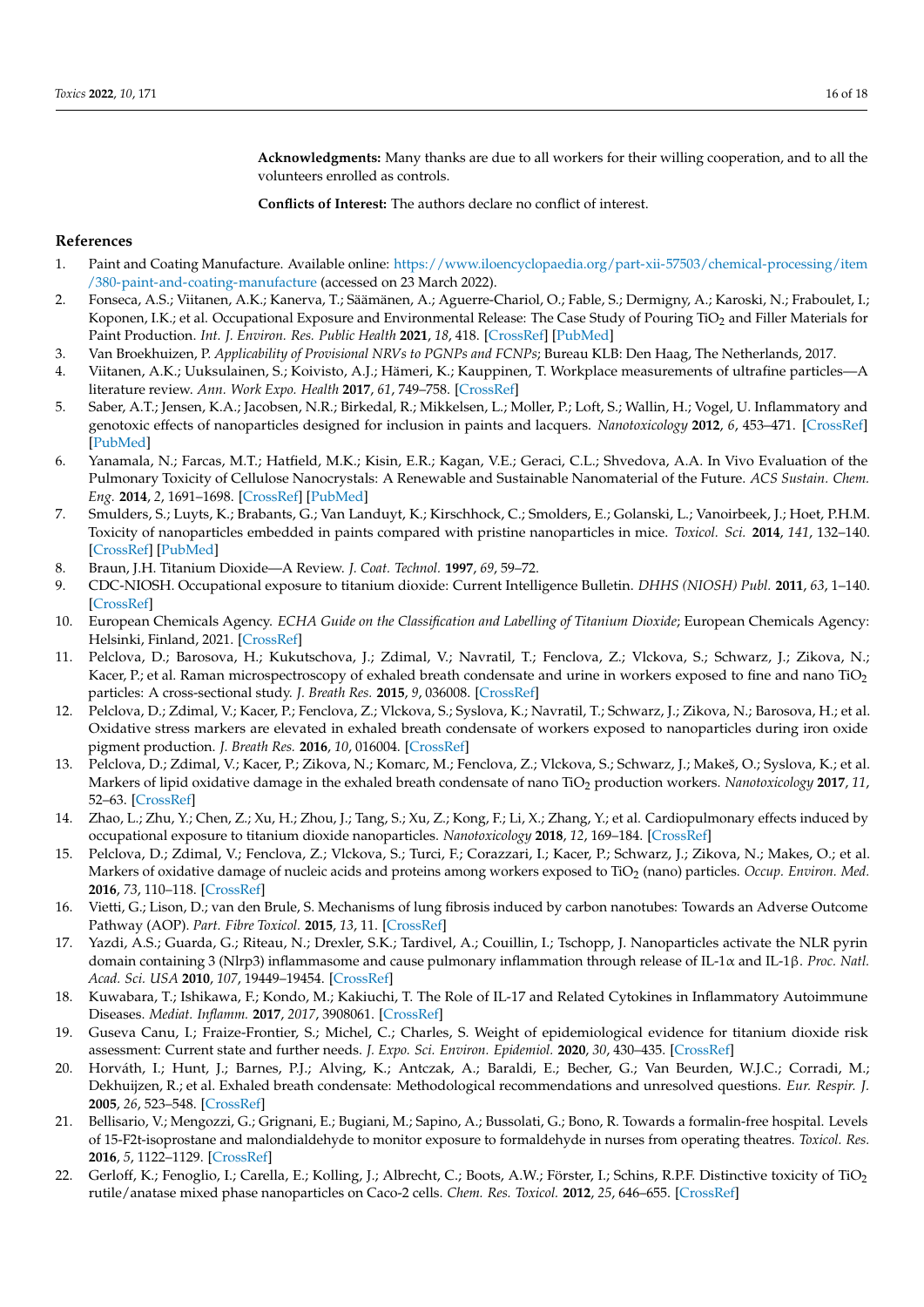- <span id="page-16-0"></span>23. Fenoglio, I.; Ponti, J.; Alloa, E.; Ghiazza, M.; Corazzari, I.; Capomaccio, R.; Rembges, D.; Oliaro-Bosso, S.; Rossi, F. Singlet oxygen plays a key role in the toxicity and DNA damage caused by nanometric TiO<sub>2</sub> in human keratinocytes. *Nanoscale* 2013, 5, 6567–6576. [\[CrossRef\]](http://doi.org/10.1039/c3nr01191g)
- <span id="page-16-1"></span>24. Johnston, H.J.; Hutchison, G.R.; Christensen, F.M.; Peters, S.; Hankin, S.; Stone, V. Identification of the mechanisms that drive the toxicity of TiO<sub>2</sub> particulates: The contribution of physicochemical characteristics. Part. Fibre Toxicol. 2009, 6, 33. [\[CrossRef\]](http://doi.org/10.1186/1743-8977-6-33)
- <span id="page-16-2"></span>25. Marucco, A.; Carella, E.; Fenoglio, I. A comparative study on the efficacy of different probes to predict the photo-activity of nano-titanium dioxide toward biomolecules. *RSC Adv.* **2015**, *5*, 89559–89568. [\[CrossRef\]](http://doi.org/10.1039/C5RA14303A)
- <span id="page-16-3"></span>26. Bermudez, E.; Mangum, J.B.; Wong, B.A.; Asgharian, B.; Hext, P.M.; Warheit, D.B.; Everitt, J.I. Pulmonary responses of mice, rats, and hamsters to subchronic inhalation of ultrafine titanium dioxide particles. *Toxicol. Sci.* **2004**, *77*, 347–357. [\[CrossRef\]](http://doi.org/10.1093/toxsci/kfh019)
- <span id="page-16-4"></span>27. Dioxyde de Titane Sous Forme Nanoparticulaire: Recommandation de Valeurs Limites D'exposition Professionnelle | Anses— Agence Nationale de Sécurité Sanitaire de L'alimentation, de L'environnement et du Travail. Available online: [https:](https://www.anses.fr/fr/content/dioxyde-de-titane-sous-forme-nanoparticulaire-recommandation-de-valeurs-limites-d\T1\textquoteright exposition) [//www.anses.fr/fr/content/dioxyde-de-titane-sous-forme-nanoparticulaire-recommandation-de-valeurs-limites-d\T1\tex](https://www.anses.fr/fr/content/dioxyde-de-titane-sous-forme-nanoparticulaire-recommandation-de-valeurs-limites-d\T1\textquoteright exposition) [tquoterightexposition](https://www.anses.fr/fr/content/dioxyde-de-titane-sous-forme-nanoparticulaire-recommandation-de-valeurs-limites-d\T1\textquoteright exposition) (accessed on 24 March 2022).
- <span id="page-16-5"></span>28. Anses—Agence Nationale de Sécurité Sanitaire de L'alimentation, de L'environnement et du Travail Valeurs Toxicologiques de Référence le Dioxyde de Titane Sous Forme Nanoparticulaire. Available online: [https://www.anses.fr/fr/content/dioxyde-de-tit](https://www.anses.fr/fr/content/dioxyde-de-titane-sous-forme-nanoparticulaire-l%E2%80%99anses-d%C3%A9finit-une-valeur-toxicologique-de) [ane-sous-forme-nanoparticulaire-l%E2%80%99anses-d%C3%A9finit-une-valeur-toxicologique-de](https://www.anses.fr/fr/content/dioxyde-de-titane-sous-forme-nanoparticulaire-l%E2%80%99anses-d%C3%A9finit-une-valeur-toxicologique-de) (accessed on 30 March 2022).
- <span id="page-16-6"></span>29. Driscoll, K.E.; Deyo, L.C.; Carter, J.M.; Howard, B.W.; Hassenbein, D.G.; Bertram, T.A. Effects of particle exposure and particleelicited inflammatory cells on mutation in rat alveolar epithelial cells. *Carcinogenesis* **1997**, *18*, 423–430. [\[CrossRef\]](http://doi.org/10.1093/carcin/18.2.423) [\[PubMed\]](http://www.ncbi.nlm.nih.gov/pubmed/9054638)
- <span id="page-16-7"></span>30. Friemann, J.; Albrecht, C.; Breuer, P.; Grover, R.; Weishaupt, C. Time-course analysis of type II cell hyperplasia and alveolar bronchiolization in rats treated with different particulates. *Inhal. Toxicol.* **1999**, *11*, 837–854. [\[CrossRef\]](http://doi.org/10.1080/089583799196763) [\[PubMed\]](http://www.ncbi.nlm.nih.gov/pubmed/10477445)
- <span id="page-16-8"></span>31. Rinaldo, M.; Andujar, P.; Lacourt, A.; Martinon, L.; Raffin, M.C.; Dumortier, P.; Pairon, J.C.; Brochard, P. Perspectives in Biological Monitoring of Inhaled Nanosized Particles. *Ann. Occup. Hyg.* **2015**, *59*, 669–680. [\[CrossRef\]](http://doi.org/10.1093/annhyg/mev015) [\[PubMed\]](http://www.ncbi.nlm.nih.gov/pubmed/25795003)
- <span id="page-16-9"></span>32. Tang, M.; Zhang, T.; Xue, Y.; Wang, S.; Huang, M.; Yang, Y.; Lu, M.; Lei, H.; Kong, L.; Yuepu, P. Dose dependent in vivo metabolic characteristics of titanium dioxide nanoparticles. *J. Nanosci. Nanotechnol.* **2010**, *10*, 8575–8583. [\[CrossRef\]](http://doi.org/10.1166/jnn.2010.2482)
- <span id="page-16-10"></span>33. Pujalté, I.; Dieme, D.; Haddad, S.; Serventi, A.M.; Bouchard, M. Toxicokinetics of titanium dioxide (TiO<sub>2</sub>) nanoparticles after inhalation in rats. *Toxicol. Lett.* **2017**, *265*, 77–85. [\[CrossRef\]](http://doi.org/10.1016/j.toxlet.2016.11.014)
- <span id="page-16-11"></span>34. Mutlu, G.M.; Garey, K.W.; Robbins, R.A.; Danziger, L.H.; Rubinstein, I. Collection and analysis of exhaled breath condensate in humans. *Am. J. Respir. Crit. Care Med.* **2001**, *164*, 731–737. [\[CrossRef\]](http://doi.org/10.1164/ajrccm.164.5.2101032)
- <span id="page-16-12"></span>35. Cracowski, J.L. Isoprostanes: A putative key role in vascular diseases. *Rev. Med. Interne* **2004**, *25*, 459–463. [\[CrossRef\]](http://doi.org/10.1016/j.revmed.2004.02.022)
- 36. Roberts, L.J.; Morrow, J.D. Measurement of F2-isoprostanes as an index of oxidative stress in vivo. *Free Radic. Biol. Med.* **2000**, *28*, 505–513. [\[CrossRef\]](http://doi.org/10.1016/S0891-5849(99)00264-6)
- <span id="page-16-13"></span>37. Bono, R.; Capacci, F.; Cellai, F.; Sgarrella, C.; Bellisario, V.; Trucco, G.; Tofani, L.; Peluso, A.; Poli, C.; Arena, L.; et al. Wood dust and urinary 15-F2t isoprostane in Italian industry workers. *Environ. Res.* **2019**, *173*, 300–305. [\[CrossRef\]](http://doi.org/10.1016/j.envres.2019.03.058)
- <span id="page-16-14"></span>38. Bono, R.; Tassinari, R.; Bellisario, V.; Gilli, G.; Pazzi, M.; Pirro, V.; Mengozzi, G.; Bugiani, M.; Piccioni, P. Urban air and tobacco smoke as conditions that increase the risk of oxidative stress and respiratory response in youth. *Environ. Res.* **2015**, *137*, 141–146. [\[CrossRef\]](http://doi.org/10.1016/j.envres.2014.12.008)
- <span id="page-16-15"></span>39. Del Rio, D.; Stewart, A.J.; Pellegrini, N. A review of recent studies on malondialdehyde as toxic molecule and biological marker of oxidative stress. *Nutr. Metab. Cardiovasc. Dis.* **2005**, *15*, 316–328. [\[CrossRef\]](http://doi.org/10.1016/j.numecd.2005.05.003)
- <span id="page-16-16"></span>40. Tsikas, D. Assessment of lipid peroxidation by measuring malondialdehyde (MDA) and relatives in biological samples: Analytical and biological challenges. *Anal. Biochem.* **2017**, *524*, 13–30. [\[CrossRef\]](http://doi.org/10.1016/j.ab.2016.10.021)
- <span id="page-16-17"></span>41. Gong, J.; Zhu, T.; Kipen, H.; Wang, G.; Hu, M.; Ohman-Strickland, P.; Lu, S.E.; Zhang, L.; Wang, Y.; Zhu, P.; et al. Malondialdehyde in exhaled breath condensate and urine as a biomarker of air pollution induced oxidative stress. *J. Expo. Sci. Environ. Epidemiol.* **2013**, *23*, 322–327. [\[CrossRef\]](http://doi.org/10.1038/jes.2012.127)
- <span id="page-16-18"></span>42. Wu, W.-T.; Liao, H.-Y.; Chung, Y.-T.; Li, W.-F.; Tsou, T.-C.; Li, L.-A.; Lin, M.-H.; Ho, J.-J.; Wu, T.-N.; Liou, S.-H.; et al. Effect of Nanoparticles Exposure on Fractional Exhaled Nitric Oxide (FENO) in Workers Exposed to Nanomaterials. *Int. J. Mol. Sci.* **2014**, *15*, 878–894. [\[CrossRef\]](http://doi.org/10.3390/ijms15010878)
- <span id="page-16-19"></span>43. Pelclova, D.; Zdimal, V.; Komarc, M.; Schwarz, J.; Ondracek, J.; Ondrackova, L.; Kostejn, M.; Vlckova, S.; Fenclova, Z.; Dvorackova, S.; et al. Three-Year Study of Markers of Oxidative Stress in Exhaled Breath Condensate in Workers Producing Nanocomposites, Extended by Plasma and Urine Analysis in Last Two Years. *Nanomaterials* **2020**, *10*, 2440. [\[CrossRef\]](http://doi.org/10.3390/nano10122440)
- <span id="page-16-20"></span>44. Klawitter, J.; Haschke, M.; Shokati, T.; Klawitter, J.; Christians, U. Quantification of 15-F2t-isoprostane in human plasma and urine: Results from enzyme-linked immunoassay and liquid chromatography/tandem mass spectrometry cannot be compared. *Rapid Commun. Mass Spectrom.* **2011**, *25*, 463–468. [\[CrossRef\]](http://doi.org/10.1002/rcm.4871)
- <span id="page-16-21"></span>45. Buonaurio, F.; Astolfi, M.L.; Canepari, S.; Di Basilio, M.; Gibilras, R.; Mecchia, M.; Papacchini, M.; Paci, E.; Pigini, D.; Tranfo, G. Urinary Oxidative Stress Biomarkers in Workers of a Titanium Dioxide Based Pigment Production Plant. *Int. J. Environ. Res. Public Health* **2020**, *17*, 9085. [\[CrossRef\]](http://doi.org/10.3390/ijerph17239085)
- <span id="page-16-22"></span>46. Dobreva, Z.G.; Kostadinova, G.S.; Popov, B.N.; Petkov, G.S.; Stanilova, S.A. Proinflammatory and anti-inflammatory cytokines in adolescents from Southeast Bulgarian cities with different levels of air pollution. *Toxicol. Ind. Health* **2015**, *31*, 1210–1217. [\[CrossRef\]](http://doi.org/10.1177/0748233713491812)